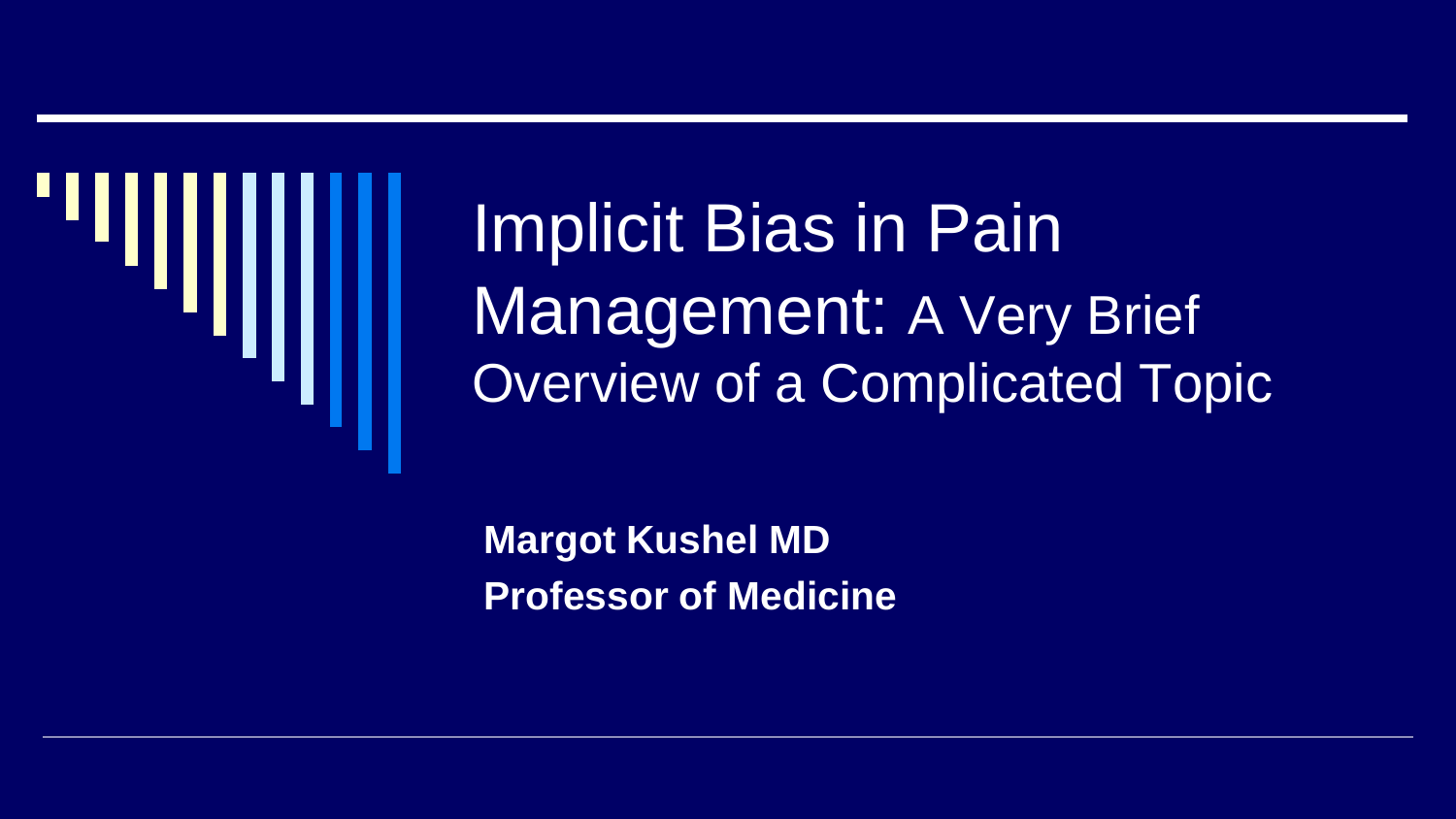

□ No disclosures to report

□ Study funding from the NIH **R01 DA034625 (Knight)** □ R01 DA022550 (Kushel)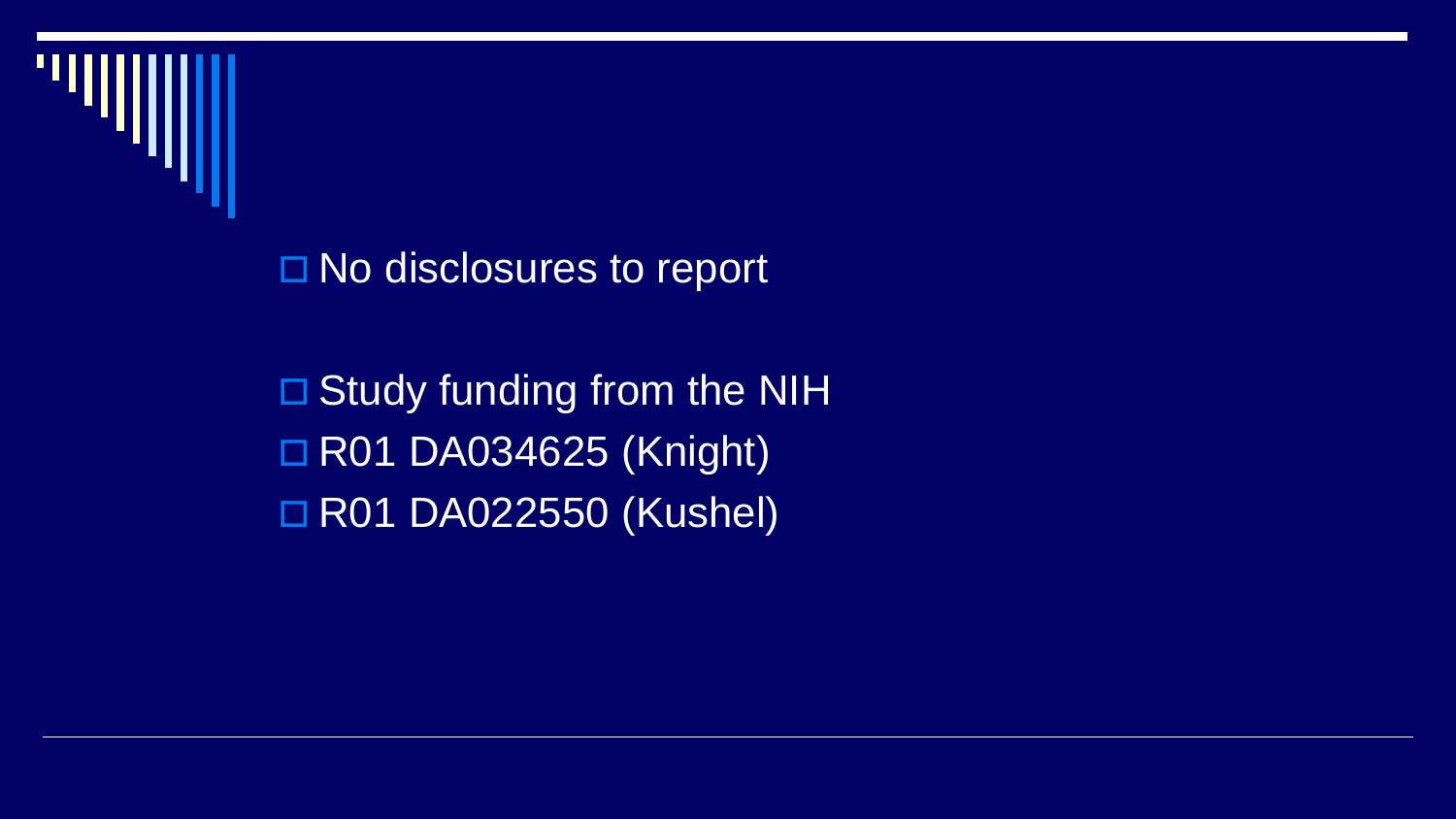#### **Background**

□ African-Americans less likely to be prescribed opioid analgesics than European Americans

- 14% less likely for traumatic or surgical pain
- 34% less likely for chronic pain
- **Neta-analysis showed no change in prescribing disparities** over 20 year period

□ Meghani, S. H., Byun, E., & Gallagher, R. M. (2012). Time to take stock: A meta-analysis and systematic review of analgesic treatment disparities for pain in the United States.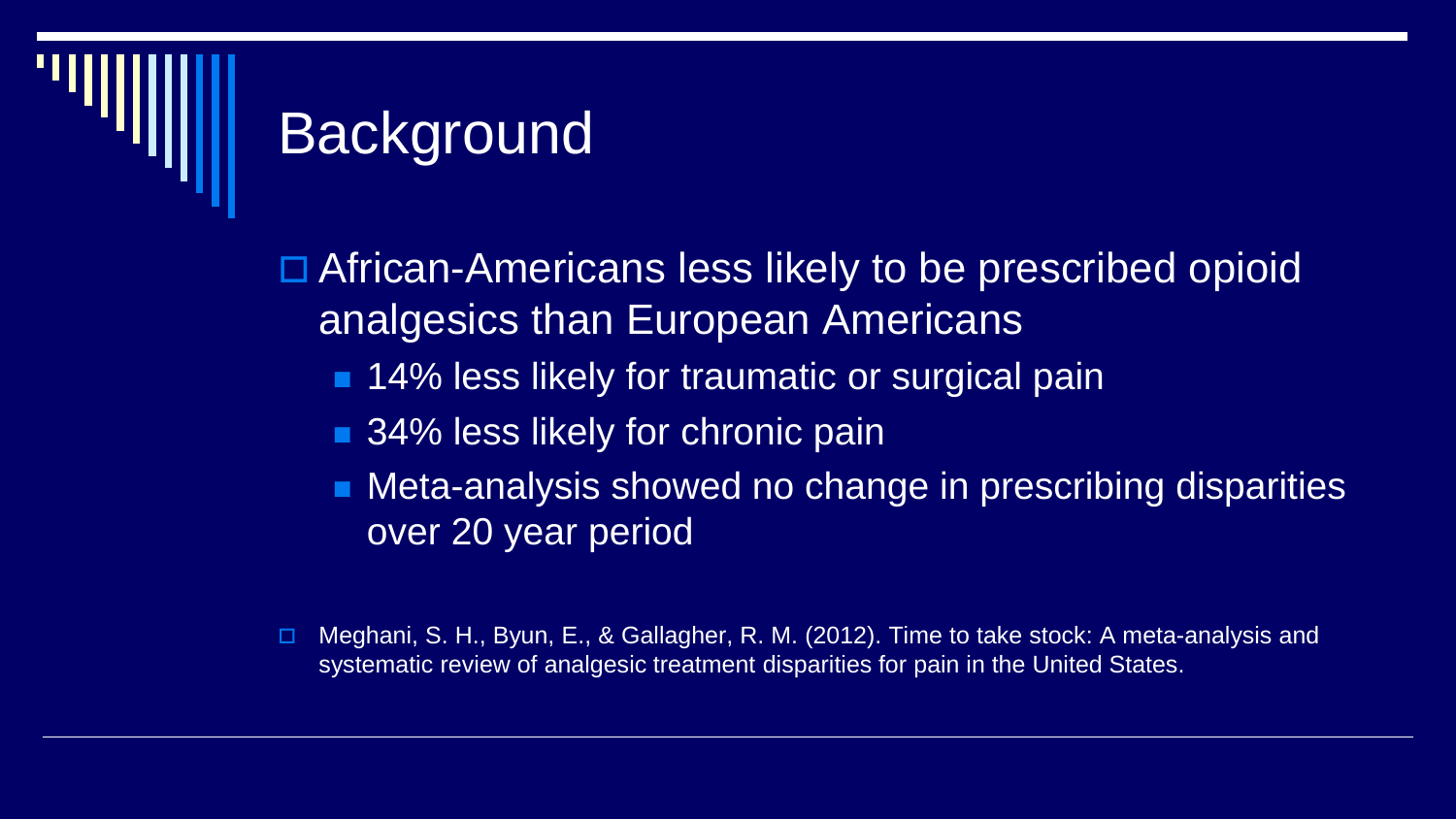# **Background**

□ Nursing and medical students judge African-Americans as less likely to experience pain than European-American under similar conditions

- Trawalter, S., Hoffman, K. M., & Waytz, A. (2012). Racial bias in perceptions of others' pain. PloS one, 7(11), e48546.
- □ Hoffman, K. M., Trawalter, S., Axt, J. R., & Oliver, M. N. (2016). Racial bias in pain assessment and treatment recommendations, and false beliefs about biological differences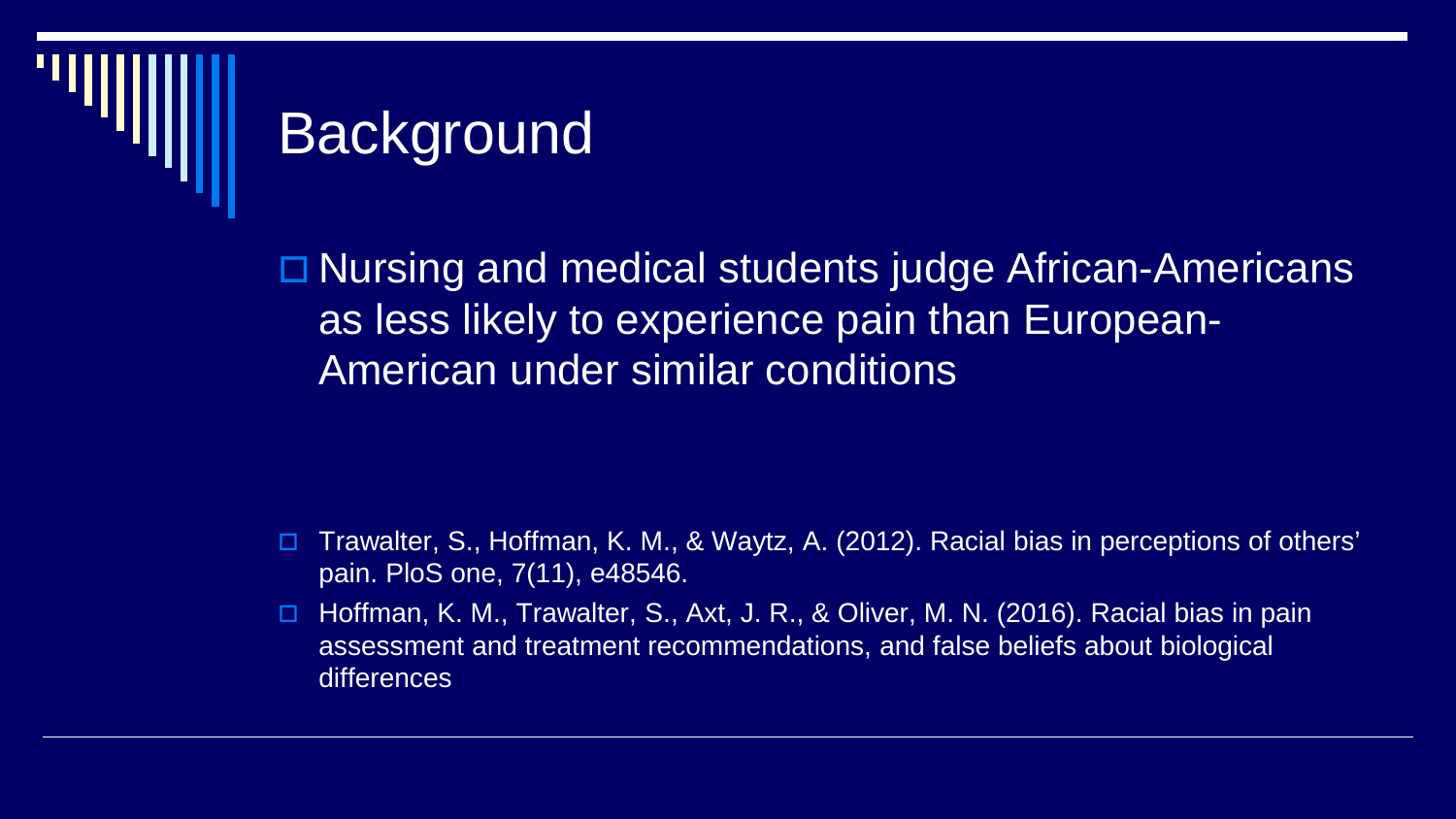# Pain Study

□ Participants recruited from REACH cohort

- **Indigent HIV infected adults in San Francisco**
- **Probability sampling from homeless shelters, free-meal programs and SROs**

□ Participants' PCPs recruited by mail and advertising at clinics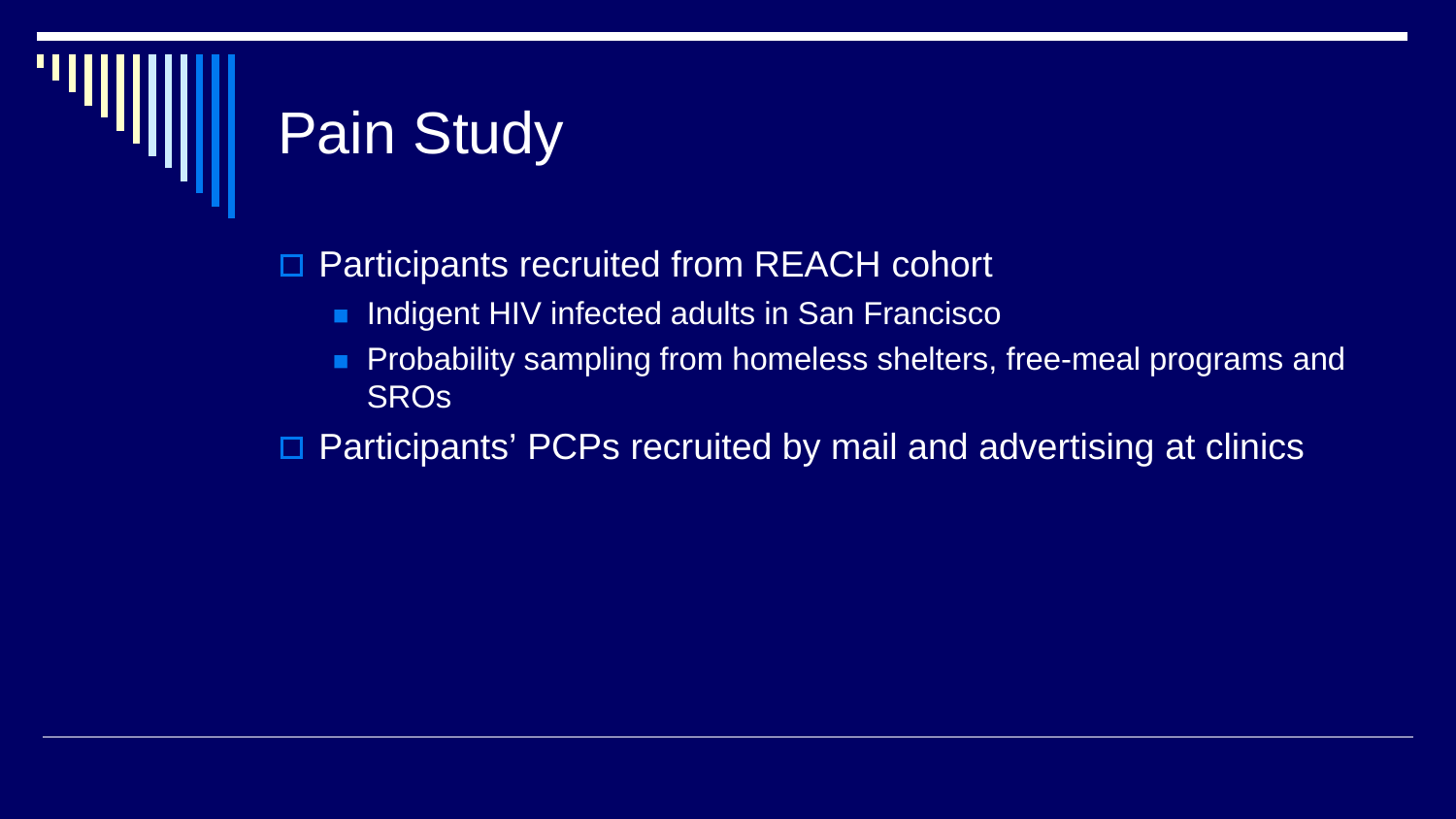

#### Participant Characteristics

|                    | $n = 296$   |
|--------------------|-------------|
| Age (mean (SD))    | 48.1 (7.3)  |
| Female at birth    | 83 (28.0%)  |
| Race               |             |
| African-American   | 122(41.2%)  |
| White              | 114 (38.5%) |
| Mixed Race / Other | 60 (20.3%)  |
|                    |             |
|                    |             |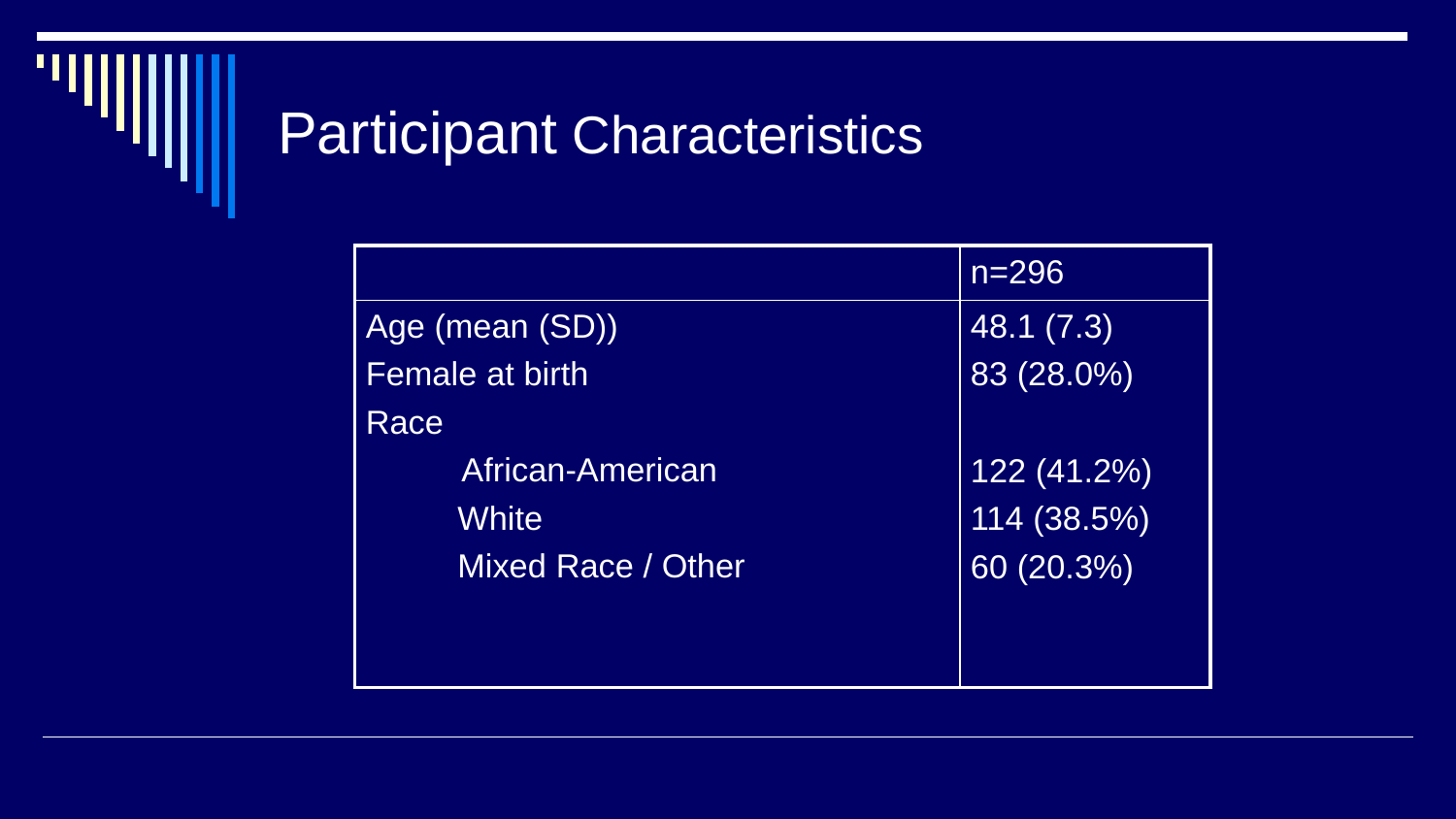#### Substance use disorder, alcohol use disorder, and smoking history

|                                            | $n = 285$     |
|--------------------------------------------|---------------|
| Lifetime history of use disorder (DIS-IV)* |               |
| <b>Crack / Cocaine</b>                     | $157(55.1\%)$ |
| Methamphetamine                            | 116 (40.7%)   |
| <b>Heroin / Opiates</b>                    | 84 (29.5%)    |
| <b>Alcohol</b>                             | 167 (58.6%)   |
|                                            |               |

#### \* Abuse or dependence as defined by DSM-IV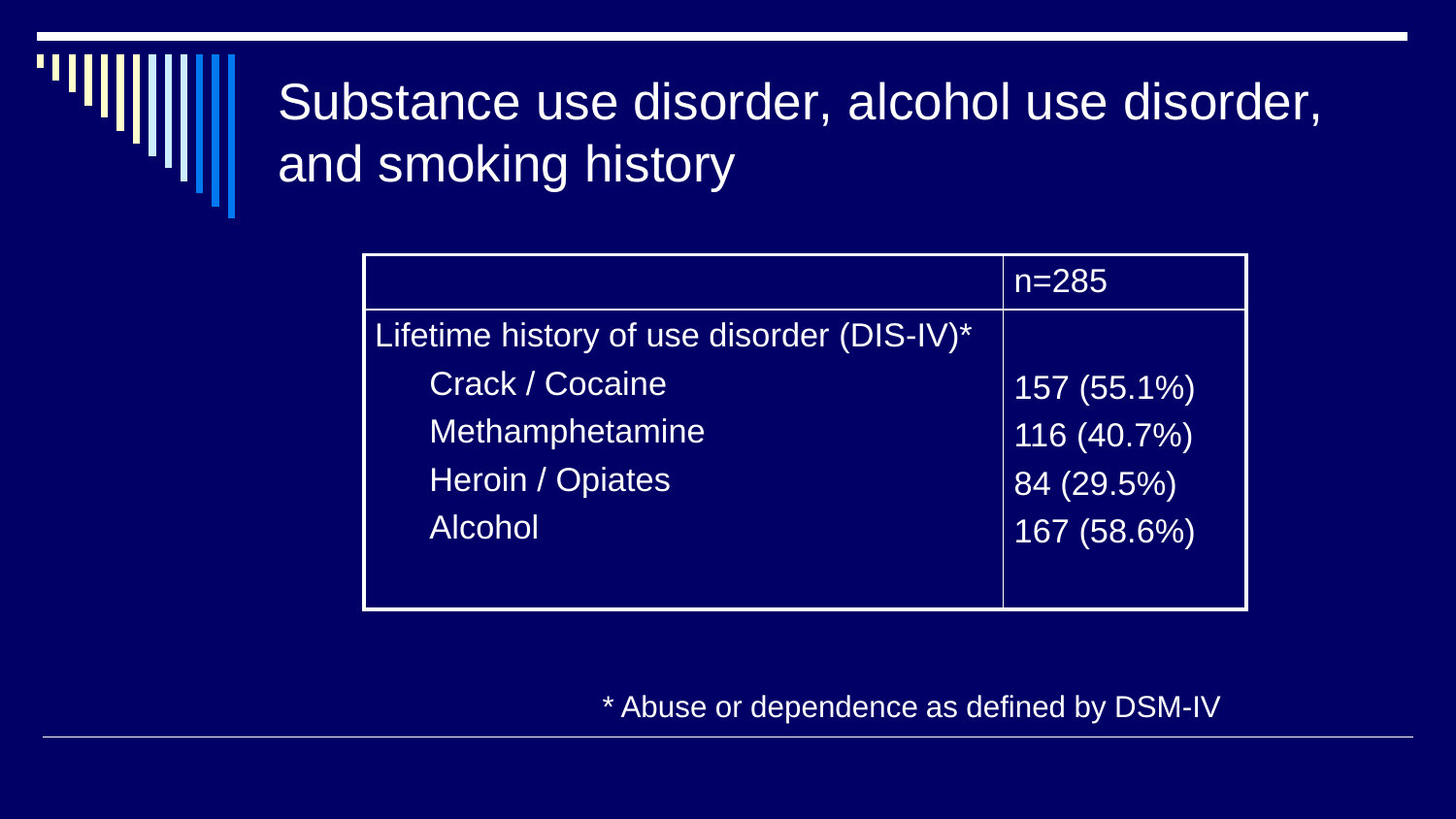

#### Recent drug, alcohol and tobacco use

| Past 90-Day Use          | $n = 296$               |
|--------------------------|-------------------------|
| Crack / cocaine          | 70 (23.7%)              |
| Methamphetamine          | $\overline{47(15.9\%)}$ |
| <b>Heroin</b>            | $18(6.1\%)$             |
| <b>Regular drinking</b>  | $21(17.1\%)$            |
| <b>Cigarette smoking</b> | 215 (72.6%)             |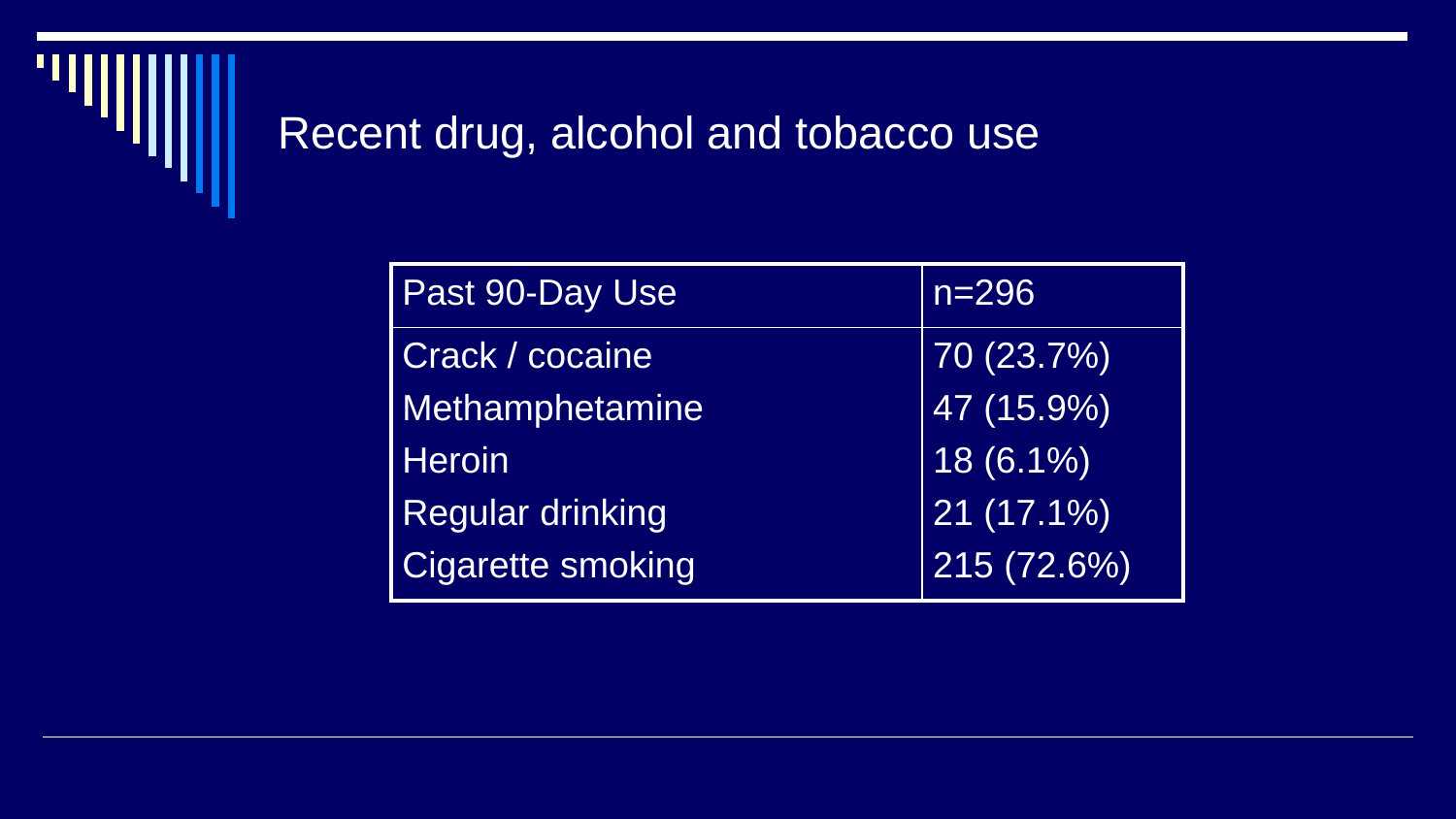

#### Pain was common

□ 270 (91.2%) reported past week pain or pain rx

|                               | $n = 270$   |
|-------------------------------|-------------|
| <b>Pain Severity</b>          |             |
| <b>Severe</b>                 | 145 (53.7%) |
| Moderate                      | 103 (38.1%) |
| None / Mild                   | $22(8.1\%)$ |
| Pain lasting $\geq 6$ months  | 243 (90.0%) |
| Pain every day (past 90 days) | 175 (64.8%) |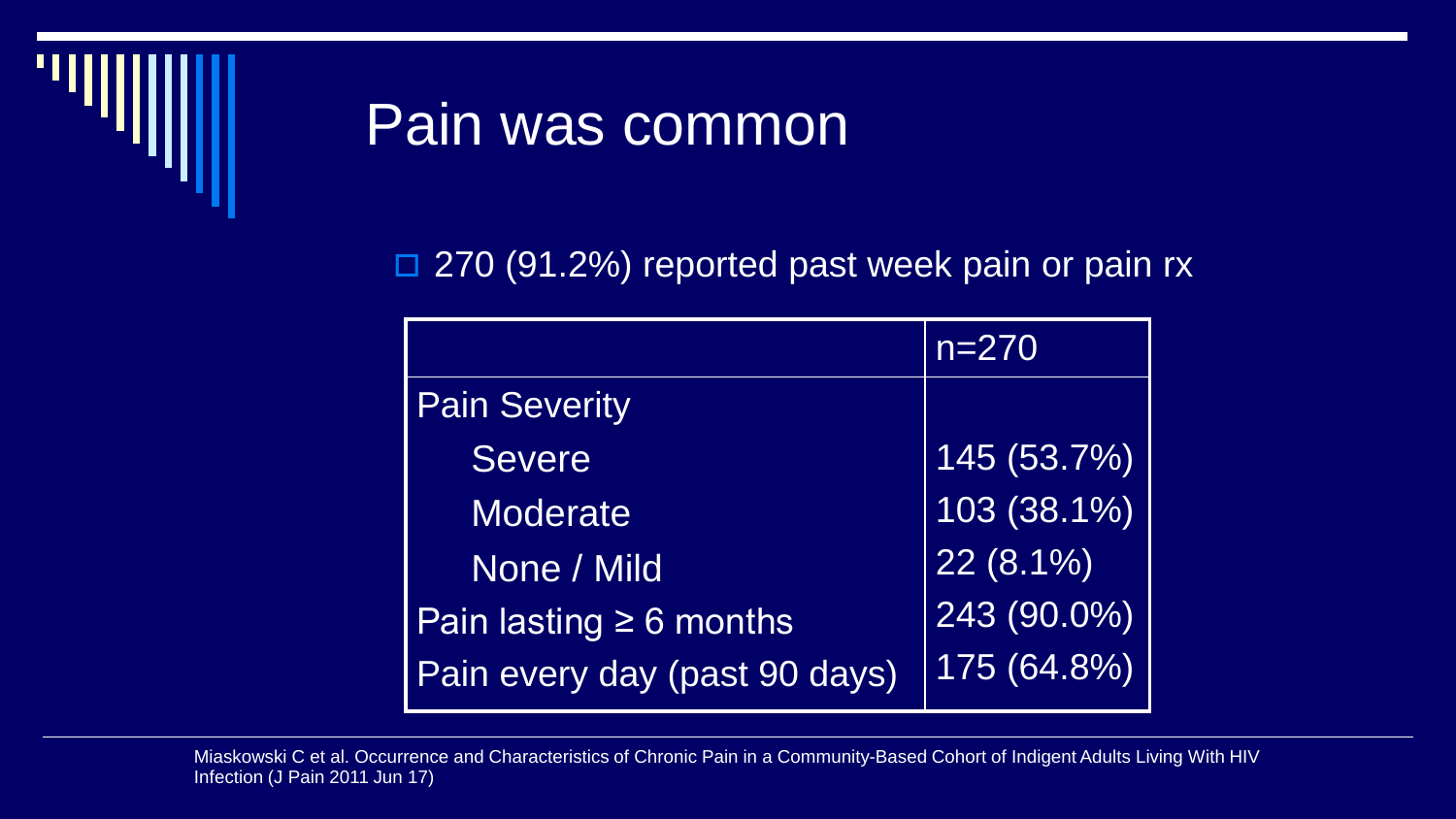#### **Primary Care Provider Study**

 Participants identified primary care providers (PCPs); who were surveyed with brief questionnaires

- General questionnaires about themselves and general beliefs
- **Specific questionnaires about matched study participants**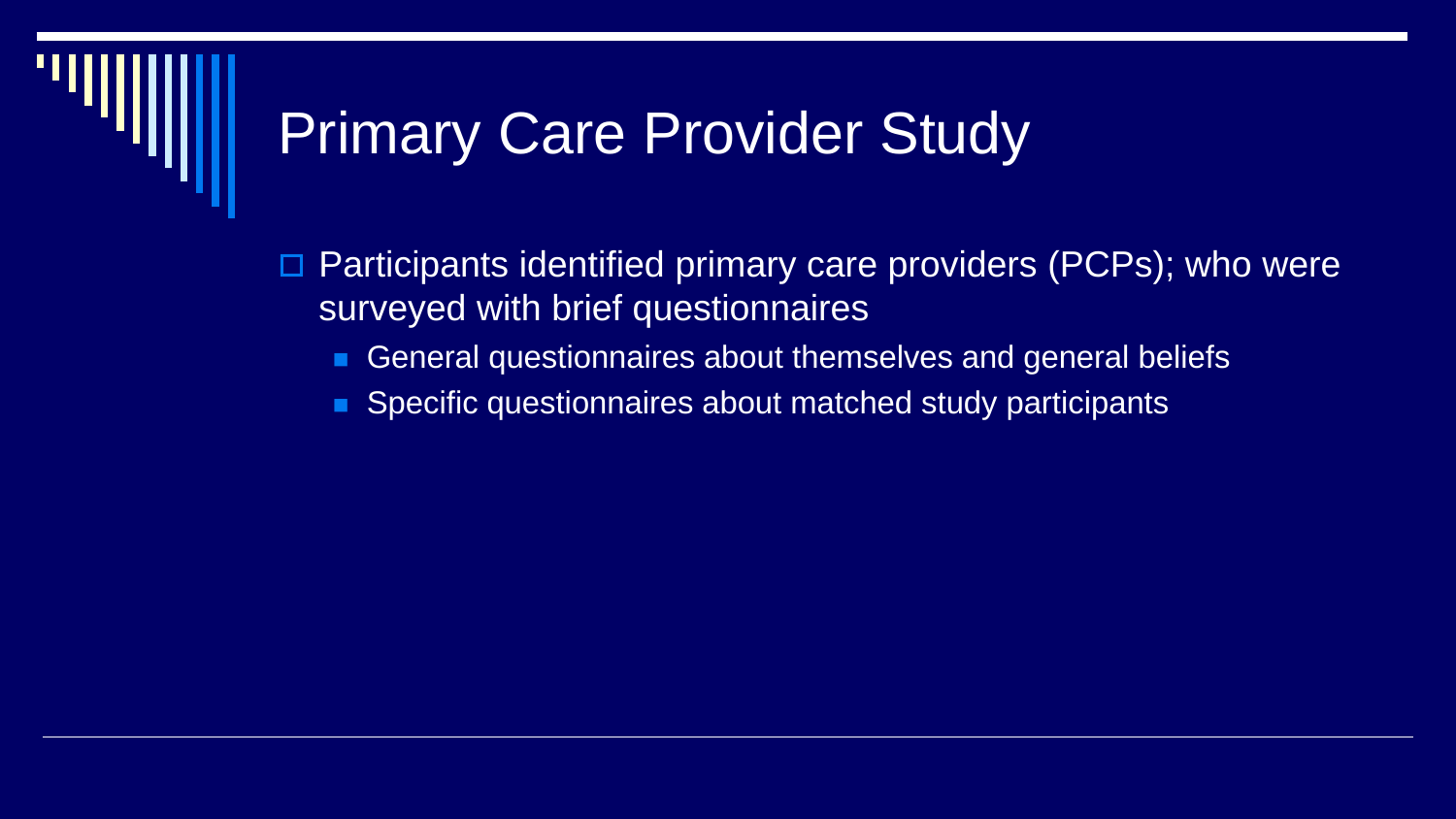

#### Few PCPs from non-majority groups

|                                  | $n = 61$   |
|----------------------------------|------------|
| Mean Age (SD)                    | 46.7 (8.3) |
| Women:                           | 28 (45.9%) |
| Race / Ethnicity                 |            |
| <b>White</b>                     | 49 (80.3%) |
| <b>Black/African American</b>    | $1(1.6\%)$ |
| <b>Hispanic</b>                  | $5(8.2\%)$ |
| <b>Asian or Pacific Islander</b> | $6(9.8\%)$ |

Vijayaraghavan M, Penko J, Guzman D, Miaskowski C, Kushel MB. Primary Care Providers' Judgments of Opioid Analgesic Misuse in a Community-Based Cohort of HIV-Infected Indigent Adults. J Gen Intern Med. 2011;26(4):412–8.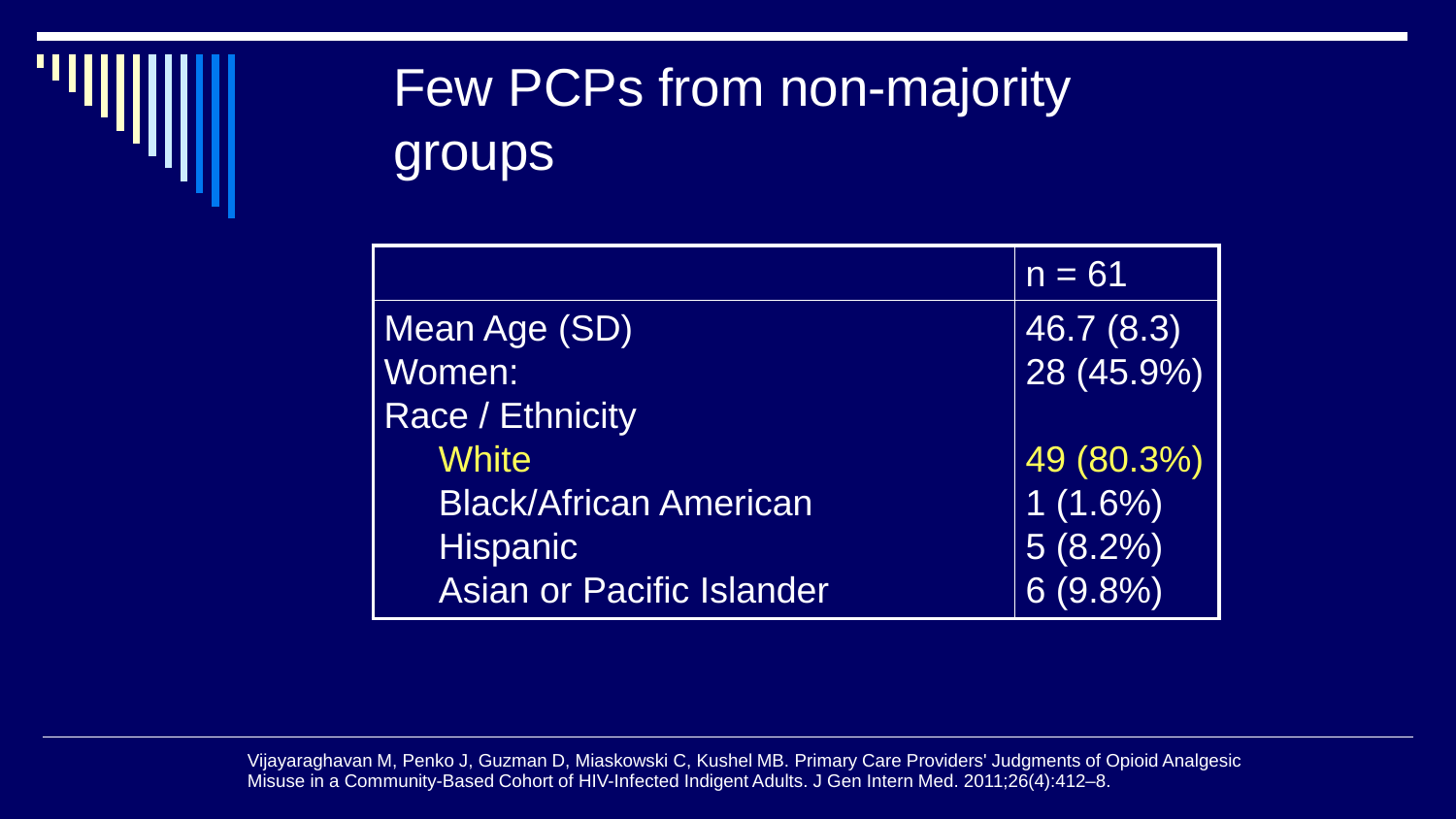#### PCPs were unable to accurately assess misuse

 PCPs did not identify 38.1% of participants who reported misuse □ PCPs mis-identified 46.4% who did not report misuse

□ No concordance between PCPs' opinions and participants' selfreports of past-year misuse (Kappa score 0.09, p<0.10)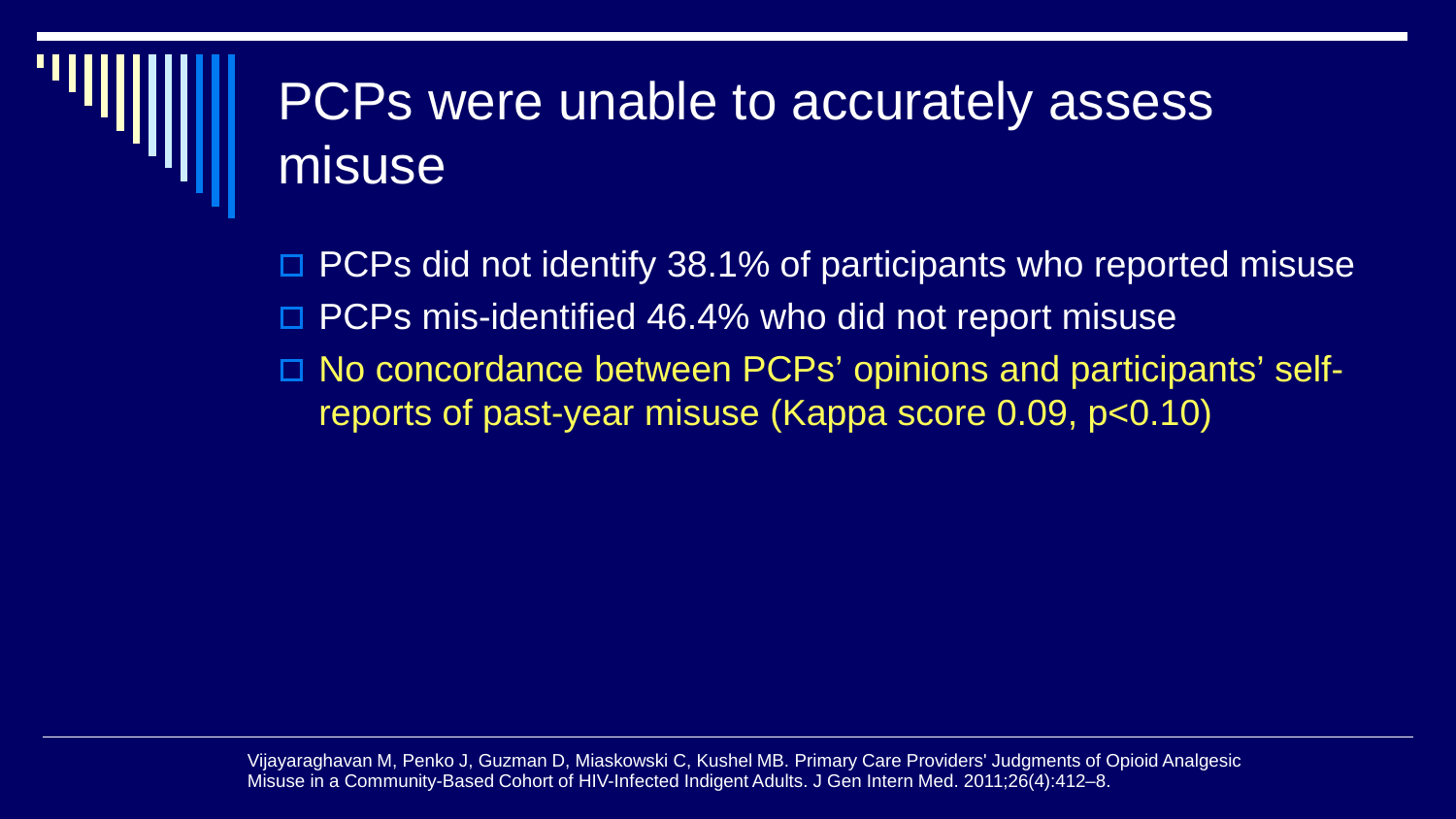## PCPs overestimated misuse in African-American patients

- □ PCPs were more likely to suspect misuse in:
	- Patients with past-year illicit substance use  $(AOR = 3.3 (1.4-8.2))$
	- Younger patients (age  $AOR = 0.90$  (0.8-0.97)
	- African American  $(AOR = 2.5 (1.1-6.1))$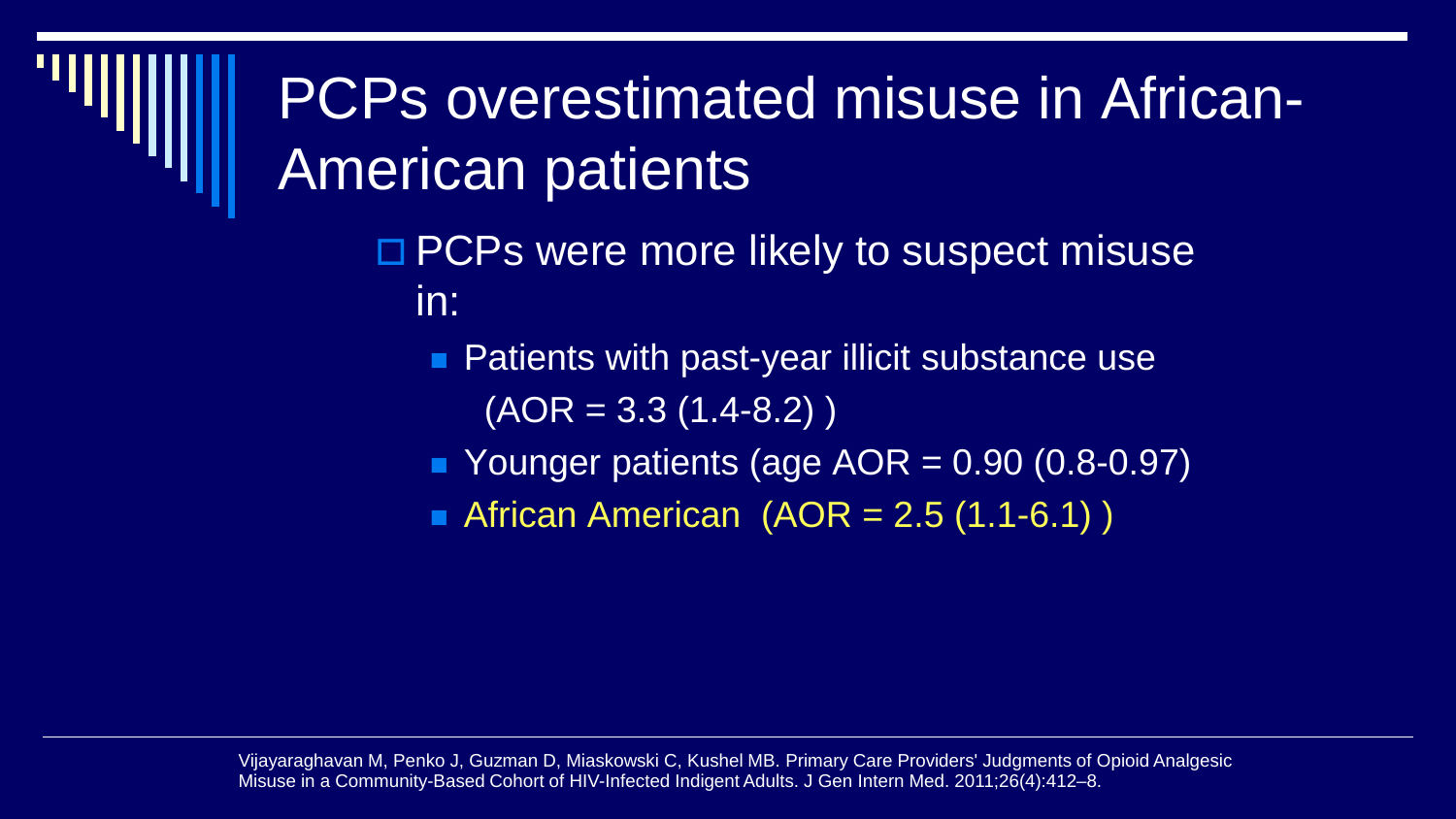#### Patients with illicit drug use were more likely to misuse; those who were AA were NOT

 $\Box$  People with past-year illicit substance use were more likely to report misuse

 $(AOR = 3 (1.0-8.8))$ 

□ African American patients were not more likely to report misuse  $(AOR = 0.7 (0.3-2.0))$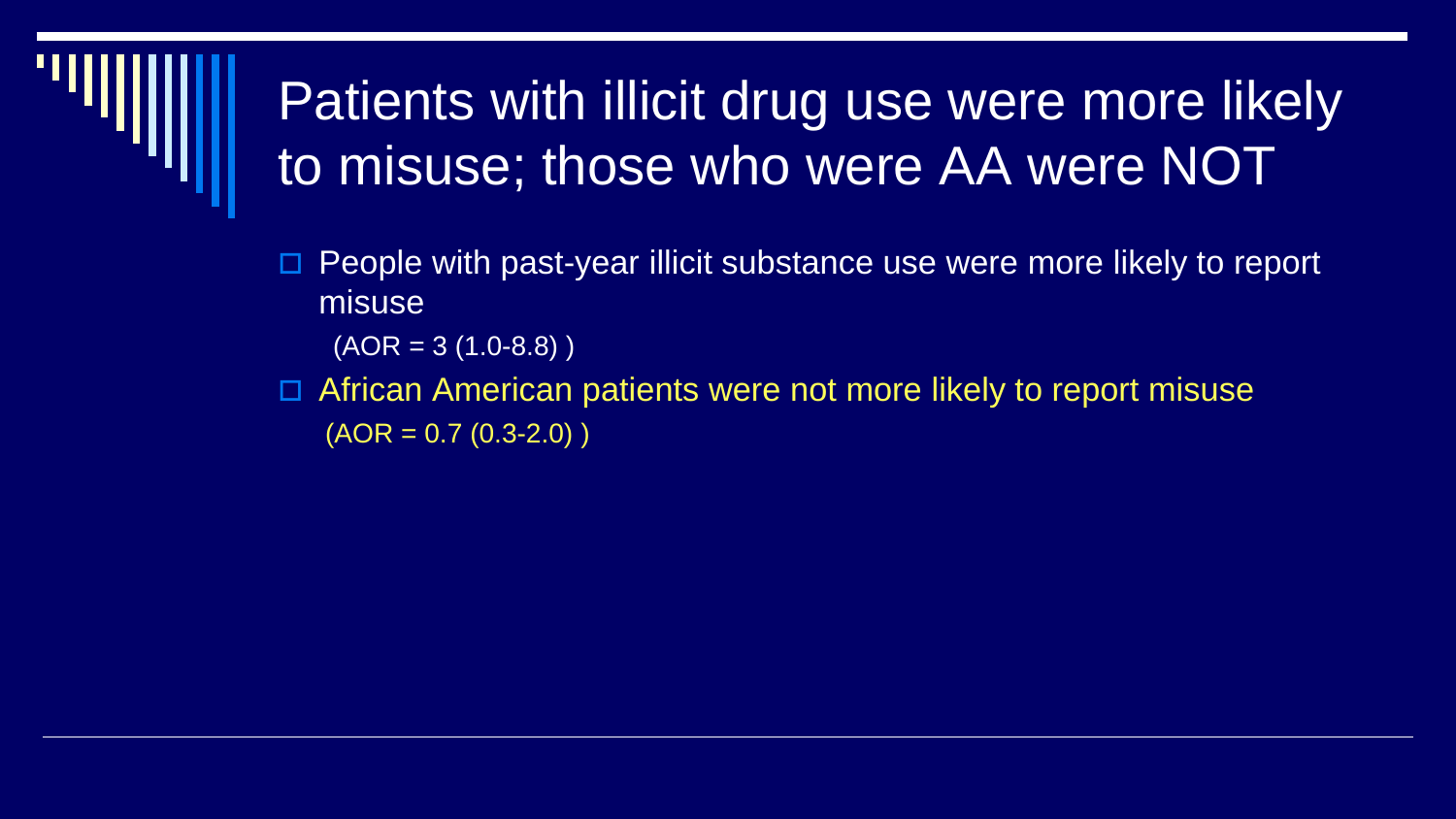

#### Implicit bias likely contributed to misassessment of risk of misuse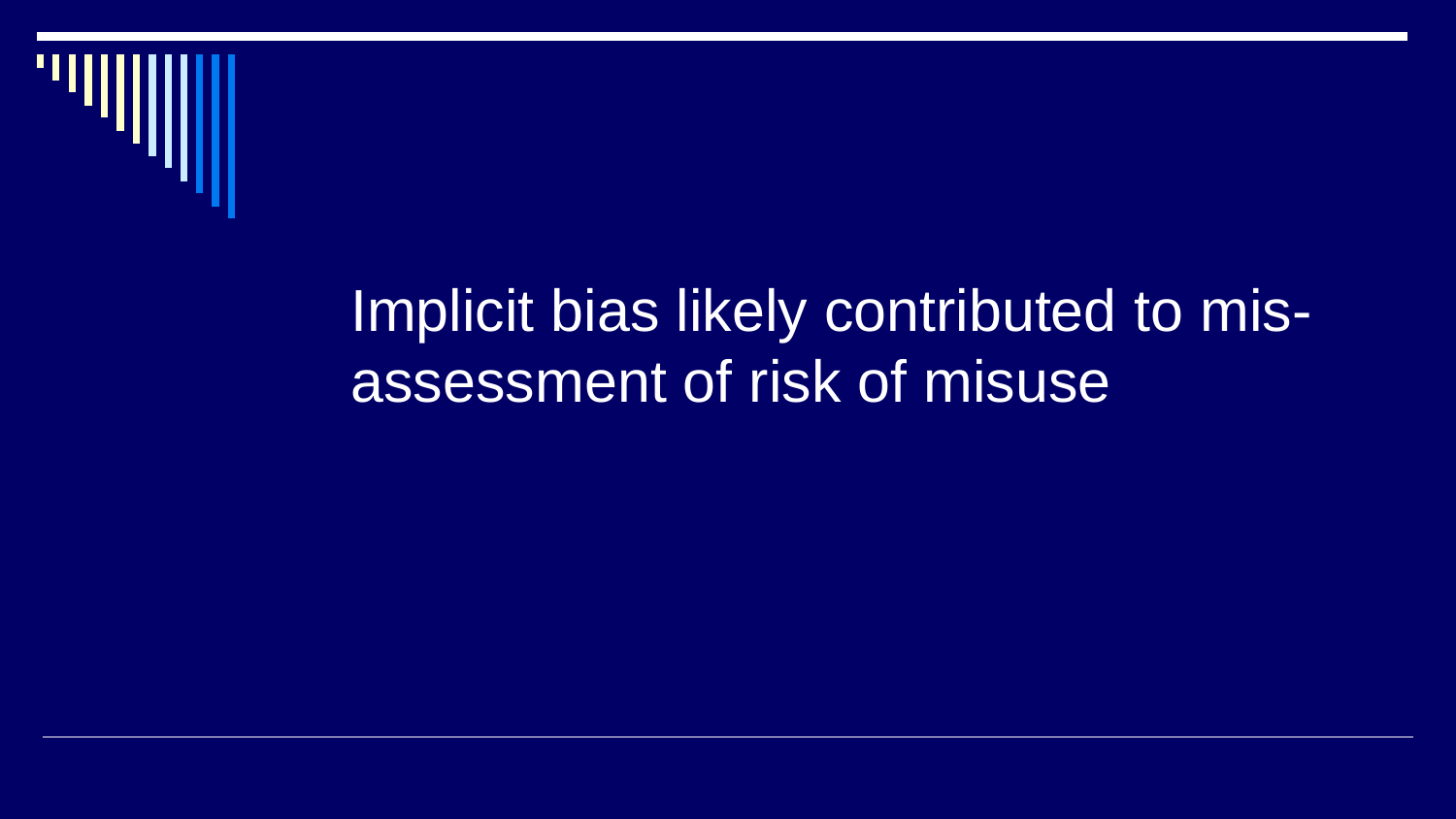#### Pain Management in the Clinic and the Community

□ Dr. Kelly Knight's NIDA funded study of pain management in safety net settings across the SF Bay Area

 $\Box$  In-depth interviews with patients with CNCP

- $\Box$  In-depth interviews with their PCPs
- **□ Clinic Observations**
- $\square$  Ethnography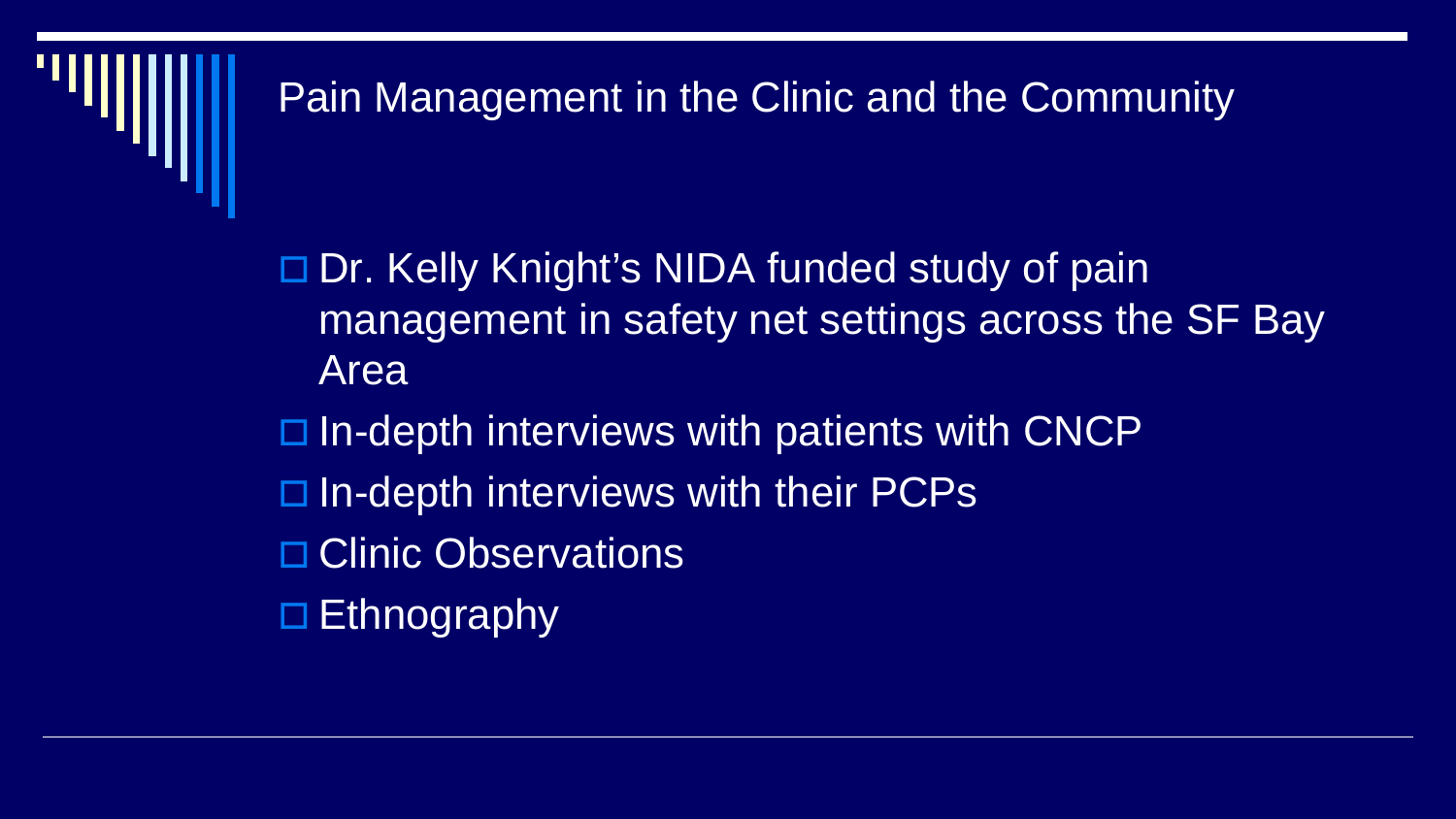# Patients perceive bias in type of services they receive

Patient: But I'm saying that place I went to was a different clinic from what I'm going to now. They was more in depth with it [more services provided, more time spent on the clinical issue]. So when I went in there and didn't see too many Blacks up in there, you see a lot of Whites, Asians, but you see that up in there but you didn't see that many Blacks coming through there. You may see a few [but] they have prior medication. [Then my insurance changed] and I got dropped down. [At my safety net clinic] now you don't see too many Asians go up in there, you see a lot of underappreciated Black people, some, a few Puerto Ricans.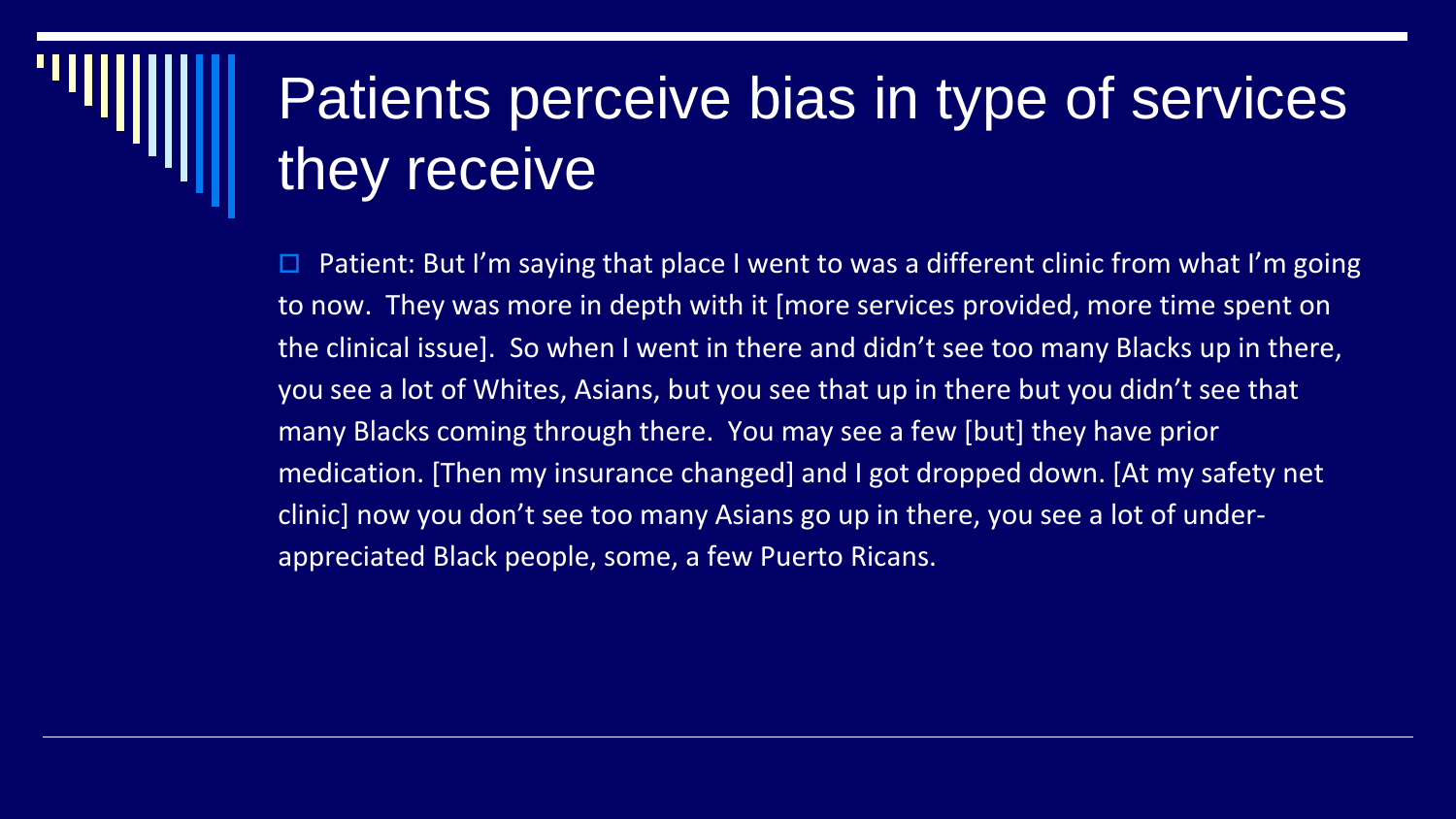

 $\square$  Daughter: [The doctor's] probably thinking, you know, because, you know, because, I'm going to say it like this, because we are Black and people be selling. That's not the case, [with] my mom… So I'm trying to break it down to y'all that's what [the doctor] think.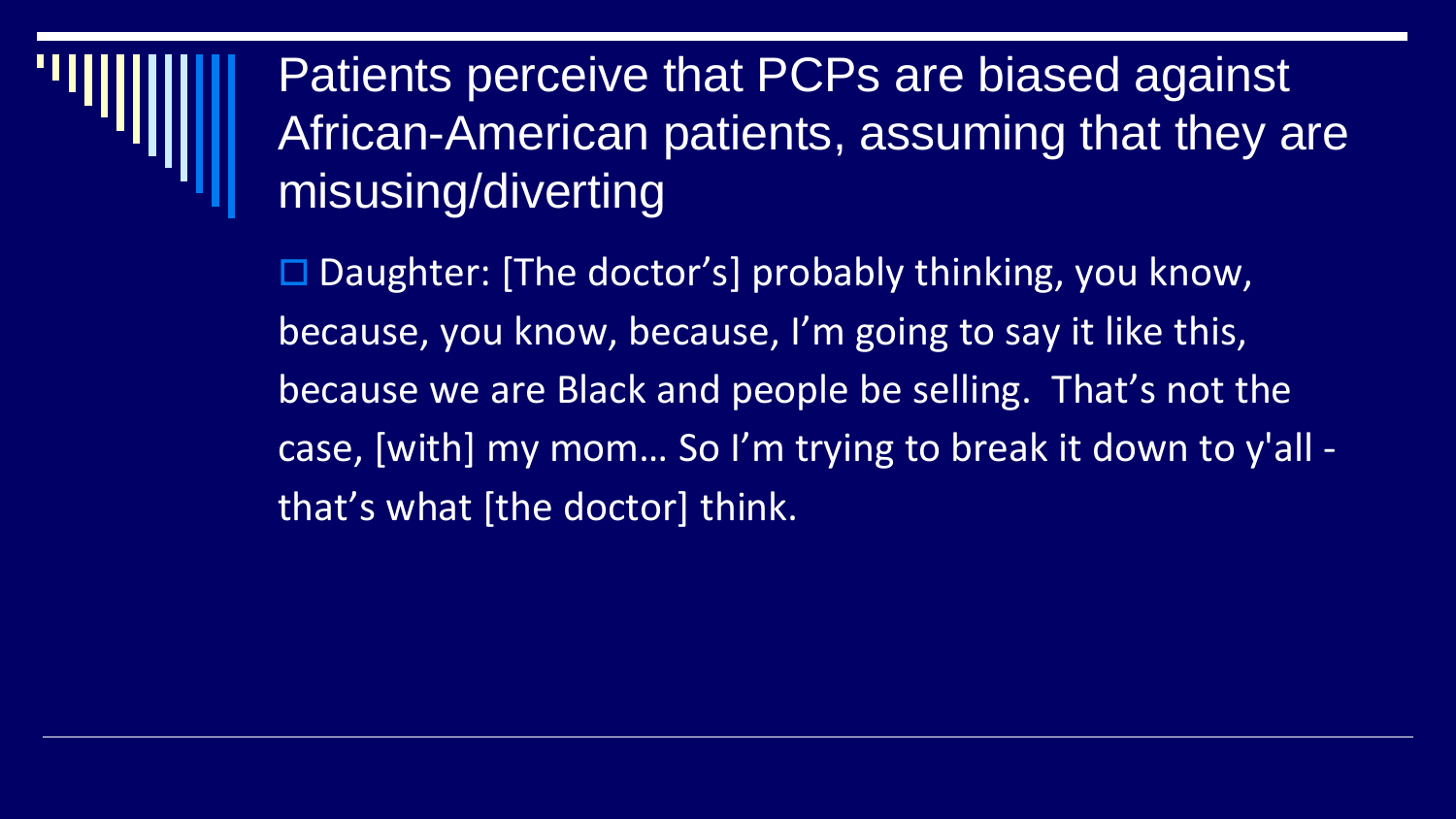#### Patients express both awareness of potential implicit bias AND need for opioid safety

- $\Box$  Q: Being a woman of color, do you ever have to convince other people that you're in pain?
- □ Patient: Yeah, sometimes I have to convince my doctor.
- Q: Do you ever have trouble getting your pain medication?
- □ Patient: No. Sometimes I used to, like when I used drugs [my doctor] won't like give me my medication because he know I'm already using a drug and alcohol so he don't want to give it to me because I can overdose, you know, and he don't want to be responsible for that.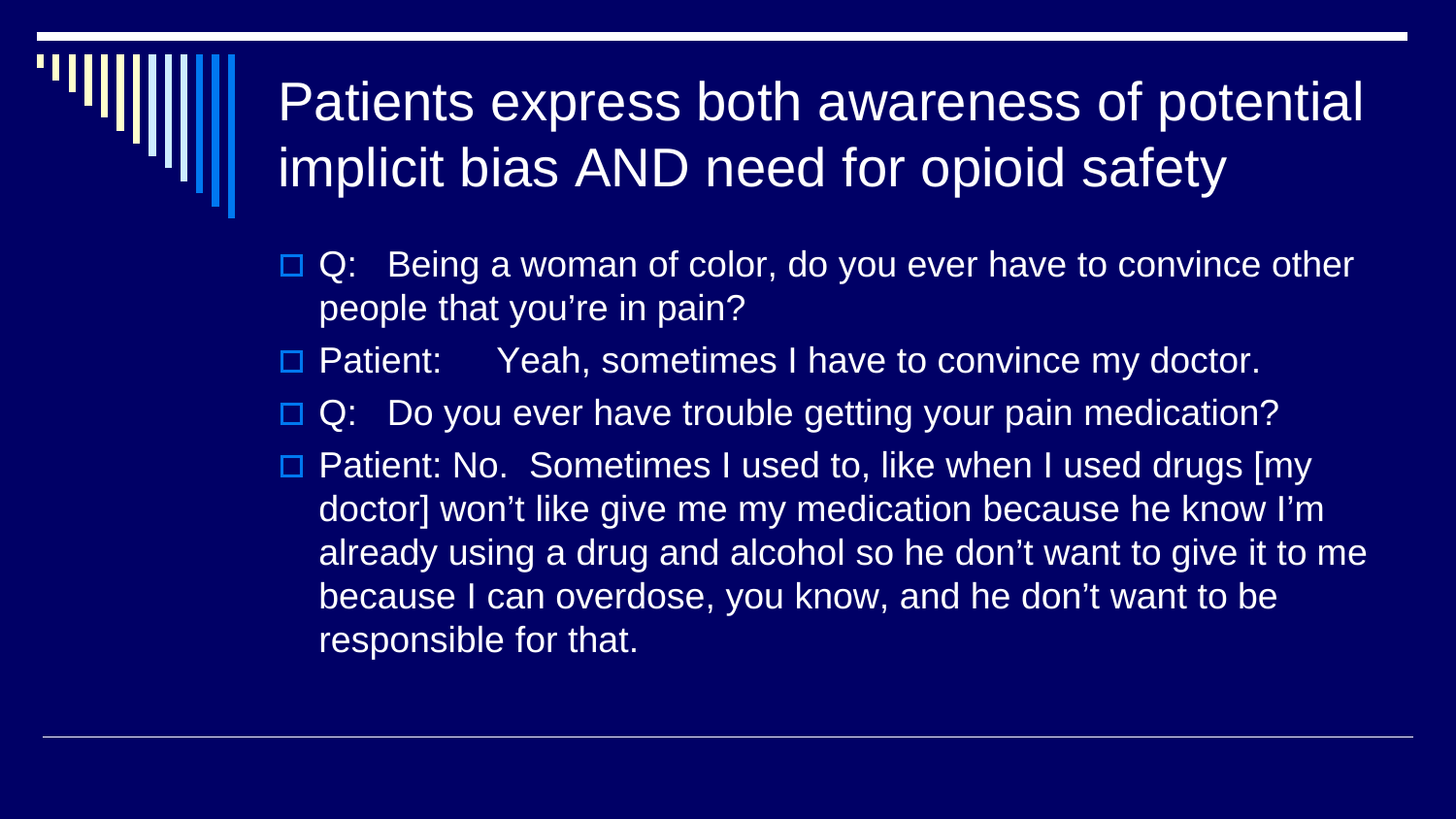# Patients feel that judgments about misuse are made based on bias

 Patient: But [the doctor] accused me of not taking them and selling them because I didn't look strung out. So he kicked me off as his patient. I said, "Why don't you test me?"

 $\Box$  Q: He didn't do a UTOX?

 $\Box$  Patient: Nothing. I had my contacts on, and he says, "What's wrong with your eyes?" and I said, "Nothing," real just cocky about it, I don't like him at all. And I know people that are actually on drugs that go to him and they get like Oxycontin, Oxycodone, and I'm like, "What gives?" [He said] "Because you don't look like the typical person, I'm going to kick you off." So there's so many categories of people.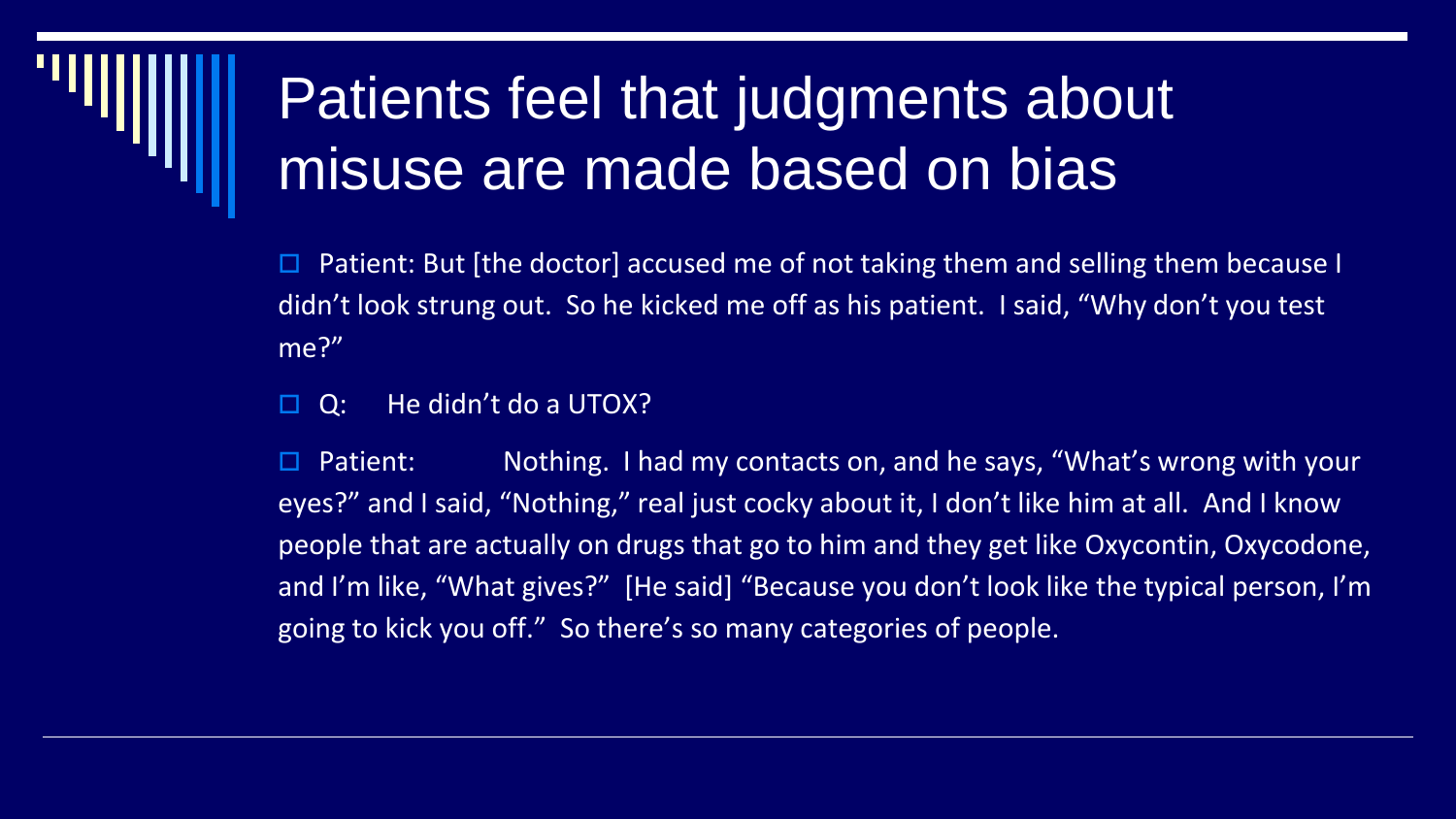## Patients may read universal measures as stemming from bias (even if universal)

 $\Box$  Patient: [I had] a substitute doctor while my doctor was on vacation. And her whole thing was, at [the clinic] she was trying, you know, like stereotyping. If you're Black she wouldn't give you none of your medications, no matter if it was pain medicines or anything else, unless you signed the contract with her.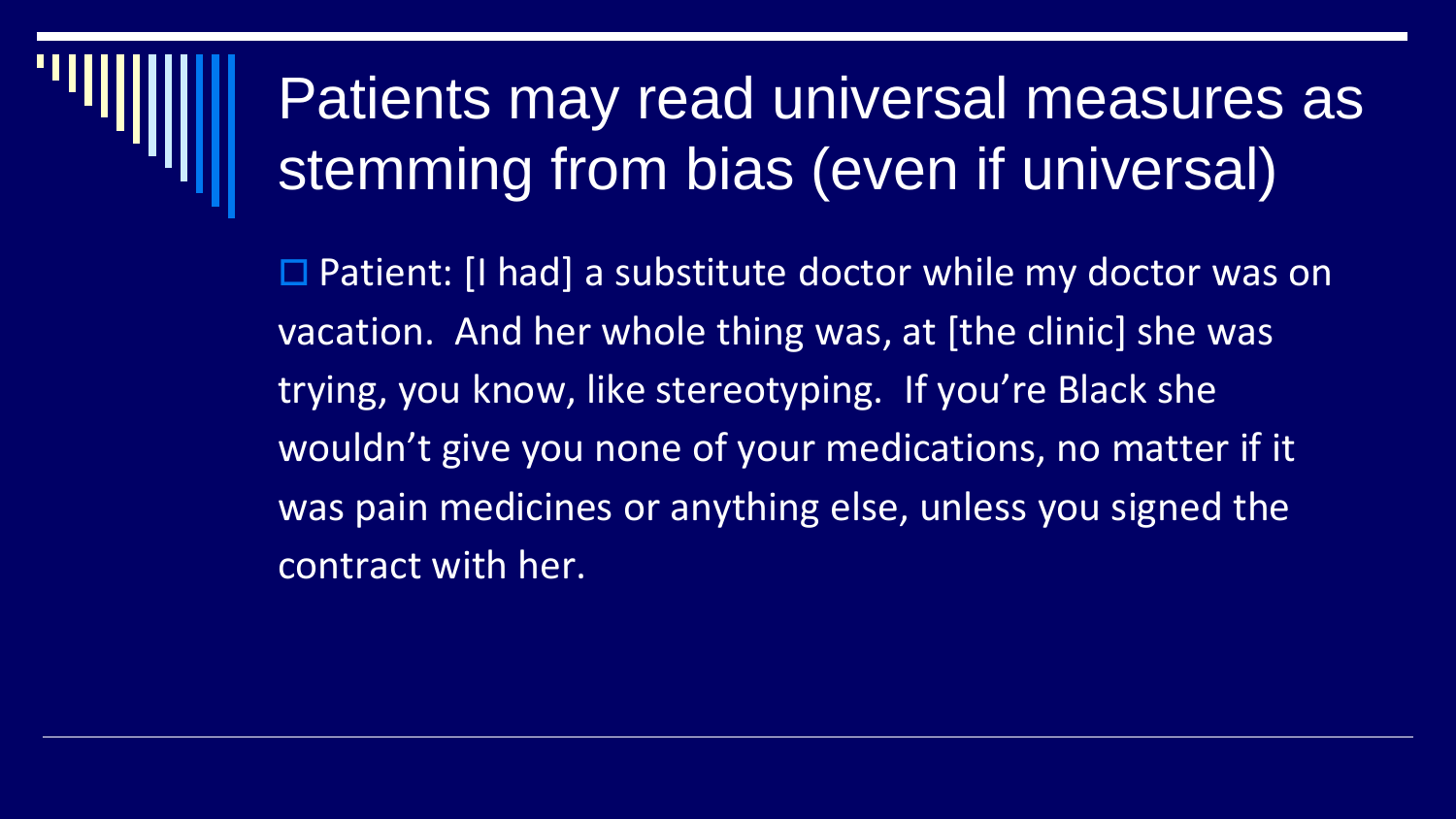#### Providers judged use of universal measures as way to prevent against bias, but patients didn't see it that way

 Question: Have you found that the implementation of the pain agreements has gone smoothly, the actual providers describing and explaining them to the patients?

**Clinician:** So when, so this is a patient I had for many years. I said to the patient, said, "This is a new thing that we have in our clinic, everyone's signing it." And she got very upset and left. And so I said, "I still want to treat all your other stuff, I just can't give you narcotics anymore." And, you know, she was in the ED a couple months later and was meth positive, so she definitely had some other drug problems. And I knew that, but it was really hard for me to not give her pain meds knowing that she was in pain. But then I also think I felt, "Well, this is not, it's an addiction and I want to help her addiction," and so I want to really treat all of her addiction. But I felt at least comfortable because at least now I knew the clinic supported, and I think it felt more like, "Okay, this is what everyone's doing, I'm not picking on you." Because that was the other thing, it was very easy for me to go to the patient and say, "This is not because your culture, or who you are, or what you've done, it's just this is for every patient that comes through the clinic." And so it made it feel a little bit less targeted, but that doesn't mean that every patient took it exactly the same.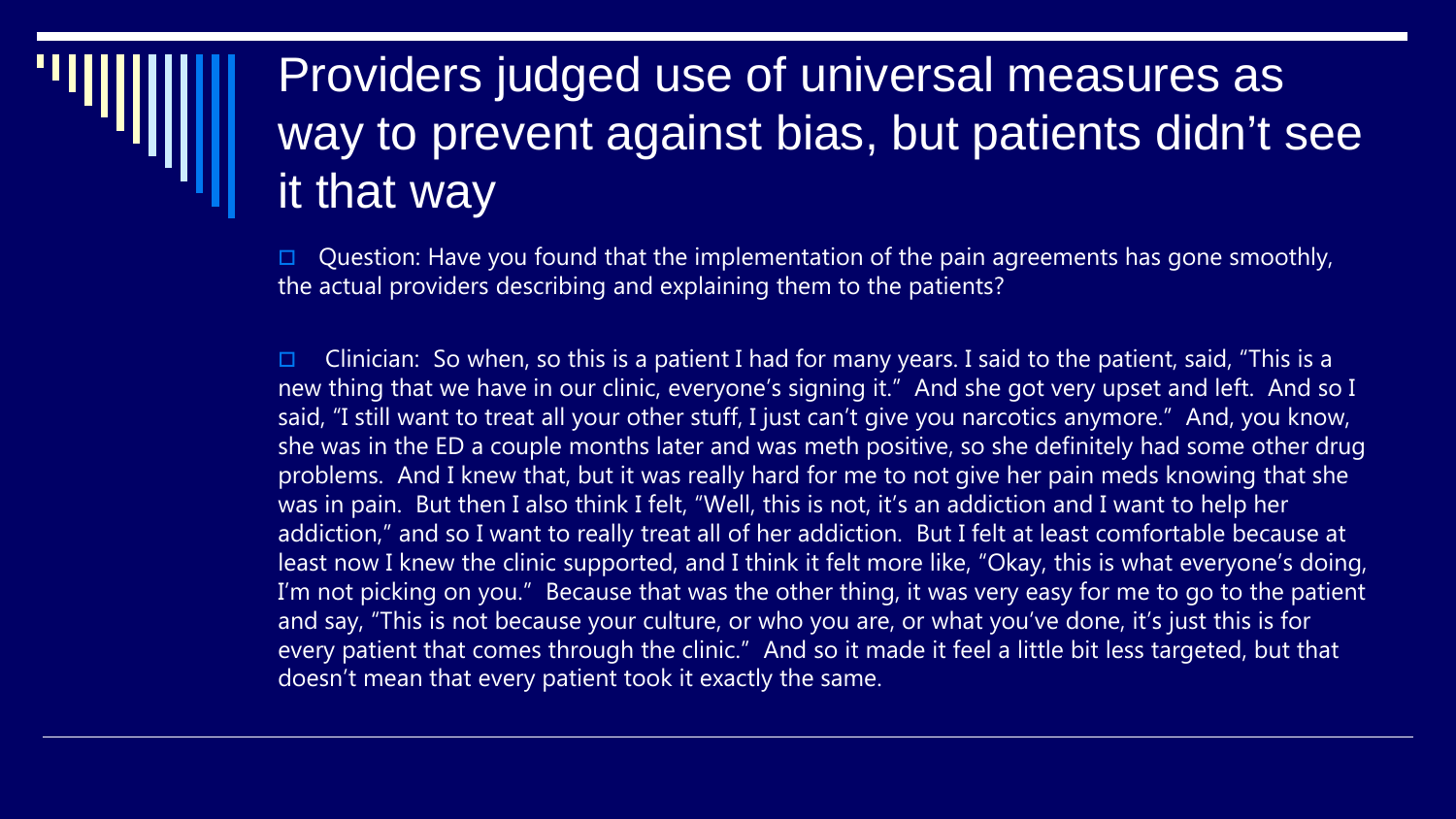#### Patients address how when providers recognize that they have SUD, complaints (unrelated to pain) are treated differently

Patient: I went to the doctor...I went to the hospital and I was sick, I was hurting, or something was going on, I can't remember exactly, but I talked to the doctor in emergency and when they found out that I had drugs in my system that changed everything. Their whole attitude and everything, they was ready to sign me out…the whole atmosphere changed. Their whole way of talking to you changes, everything, "Oh, you're just a drug addict. Yeah, you go ahead [and leave], we done." Yeah, that happens. That's real life, yeah.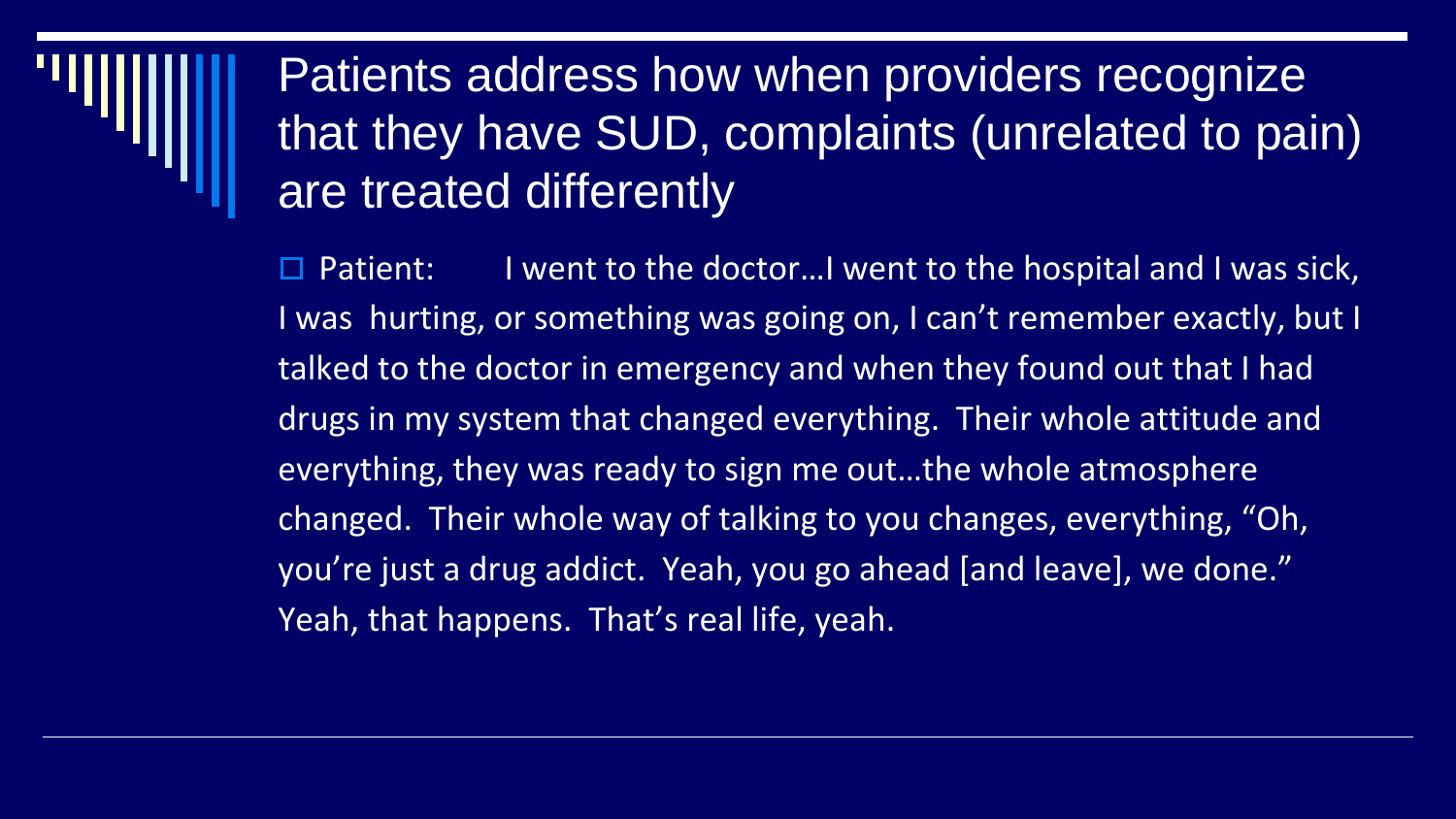#### Patients with SUD feel unheard and feel mistreated

 Patient: [The doctor said to me] "You'll be fine because it says here that you're basically an addict," or something, because somebody put something in the [medical] record. But they don't know me. So I'm like, "How dare you?" And so I was like, "I don't even care, bye. I don't even care, I'm not going to let anybody talk to me that way." So I just left and just dealt with it and it slowly went away. I was just in the ER and they had to do the spinal tap and all these other things. And, but like they felt, they knew something was wrong. But when that doctor came in, I don't know who he was, he was some old guy, he just treated me like dirt. And he didn't even know me.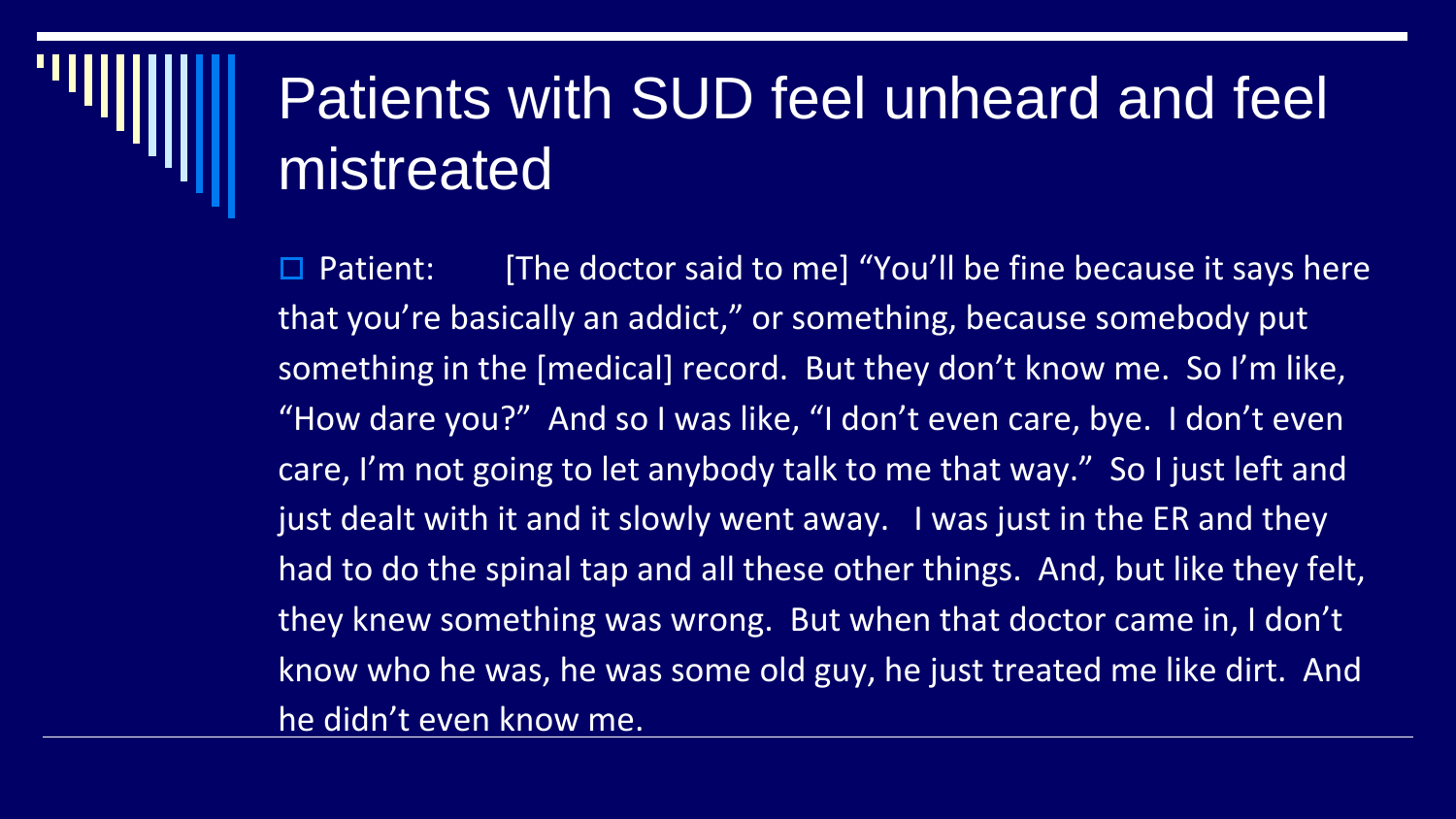

#### SUD treatment

 $\Box$  If people with SUD feel mistreated in many different clinical encounters, may have a harder time hearing concerns about opioid safety as legitimate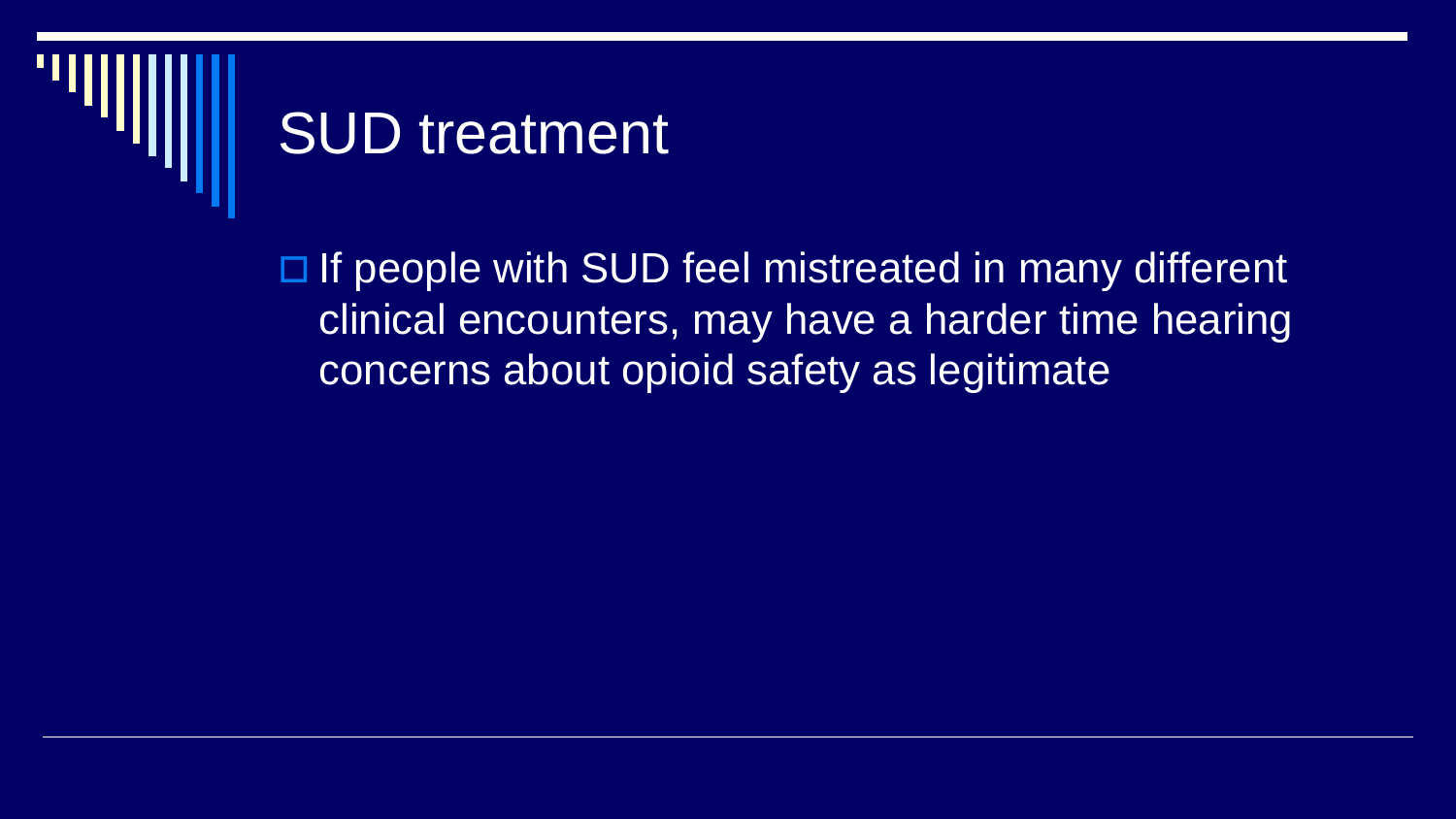# Clinicians make generalizations based on race/ethnicity

 $\Box$  Clinician: I mean, you're dealing with an impoverished population who are struggling to get through their life and many of them are using these drugs, I think, just as a, as a way of getting through their, their day. I mean, I don't know that they're really using it for pain certainly, you know what I mean, I, I get the feeling it's part of their way of life. That's why I call them the Valium/Norco crowd. [I]t's like I wonder how much pain they're really having. They tell me, you know, it's 8 out of 10 and it, and it drops to 3 out of 10 and I think, "Well, that's, that's great," but, I still think it's maybe part of a lifestyle. It's, and it's mostly, it's mostly the African-Americans, not so much the Hispanics but the African-Americans and the Whites, but not, not the Hispanics so much.

 $\Box$  Q: In terms of what you see on urine testing or in terms of what you hear them saying about drug use?

**Clinician: The people, the people who are the chronic, the chronic Norco/Valium crowd tend to be African-**American but they're, but I have a few, you know, Anglos, Anglo-Saxon people, too. Not so much the Hispanic population.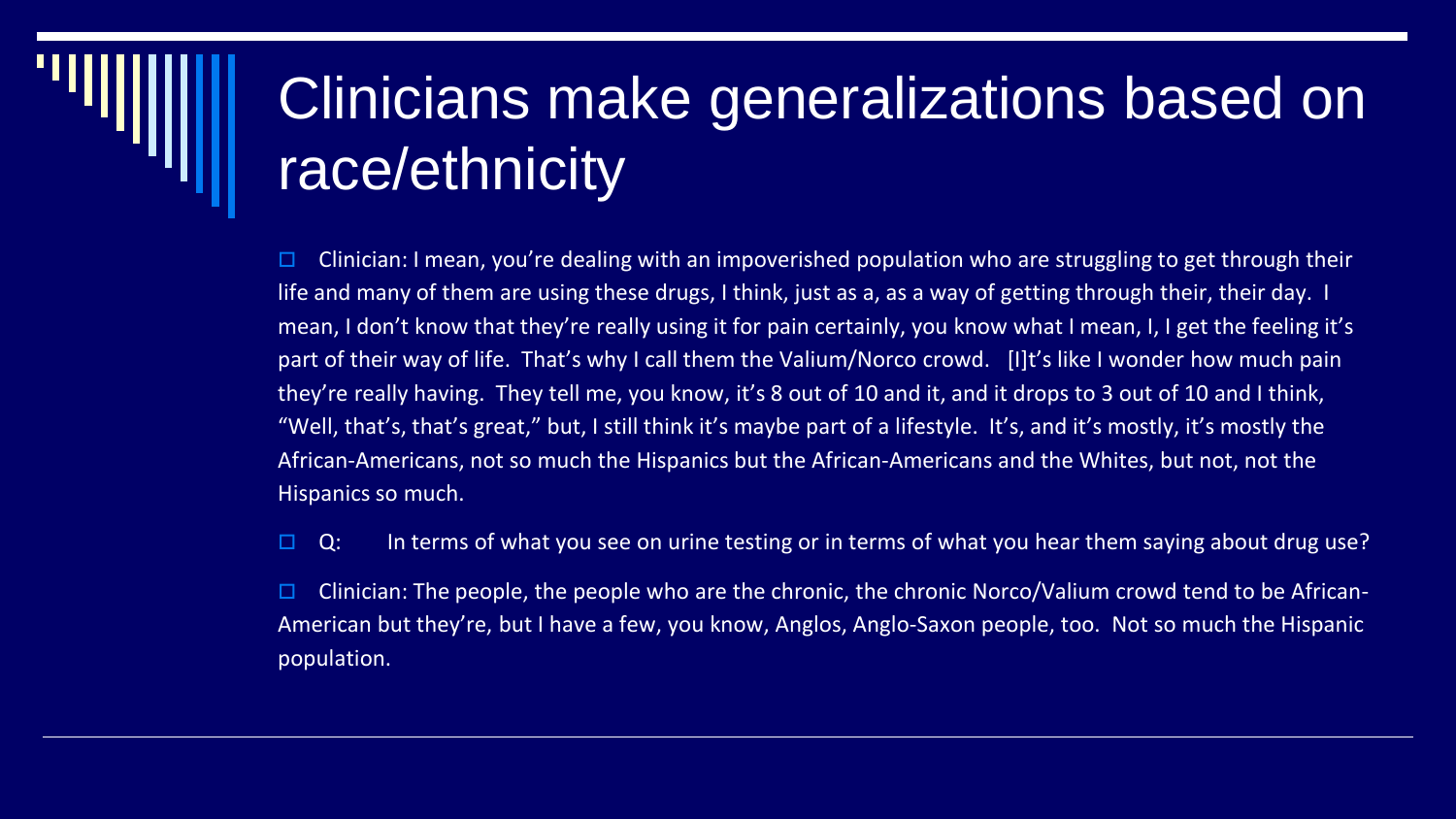#### And clinician goes on….

 Clinician: I see ethnic groups having a particular characteristics and there tends to be little more, I don't know whether I should use the word demand for opioids and benzos in the African-Americans but there seems to be more usage in the African-American population. In a way I feel sympathetic, I mean, I feel it's part of their way of dealing with their life. You know what I mean, not that I want to, not that I want to give them the, the drugs [opioids] for that reason but I feel I, I can kind of understand the usage a little bit. I'm thinking about the stress, the, the poverty, the stress, the, the broken families, the marital infidelity, the, the angst that the, that the, that population tends to have. There's a little, there's a lot of angst in the Hispanic population but there's not as much broken families and, you know, moving around as there is in the African-American population.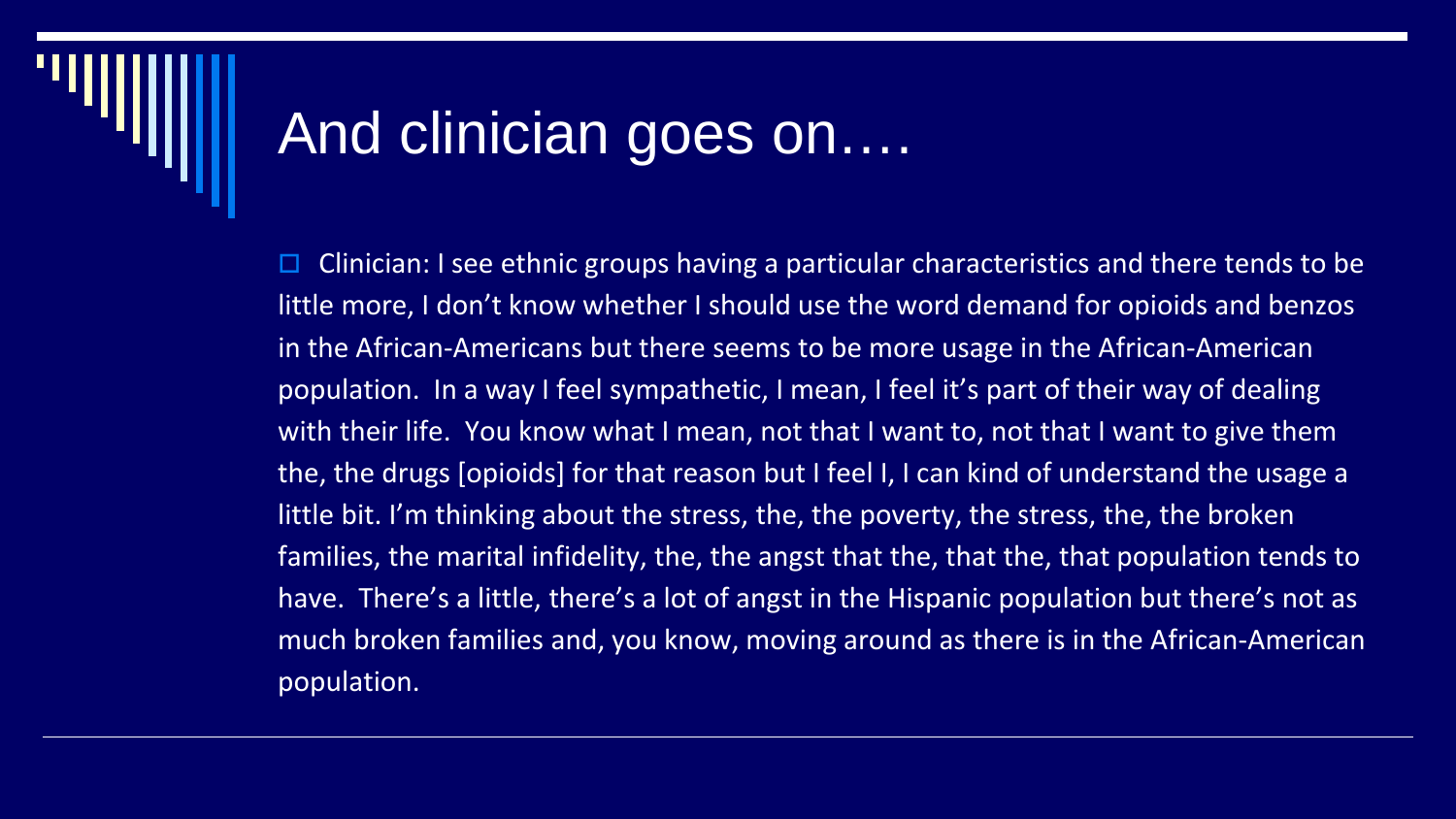#### Clinicians struggle with their own biases

 $\Box$  Clinician: [At the clinic] we ran some interaction analysis that weren't significant enough [to report, but] we found that patients who were African-American and had a history of substance use were multiplicatively less trusted by their physician. We have this, like this coefficient that was like ridiculously high for that group of patients [African-Americans] and my first patient in clinic that morning was this African-American gentlemen with a history of substance use. And I was just like, "Oh, like, I know that even though I'm aware of this, I still have some subconscious biases going on." So it's more just sort of being aware of like, just being like, "Oh, am I," like just asking that extra question, "Am I feeling more reluctant to prescribe Vicodin to this patient because they're Black?" And despite my best efforts to try and not to, I know that at some unconscious level enters in, just like it enters into everyone, and just trying to stay self-aware of that. So that's how I, you know, try to deal with it.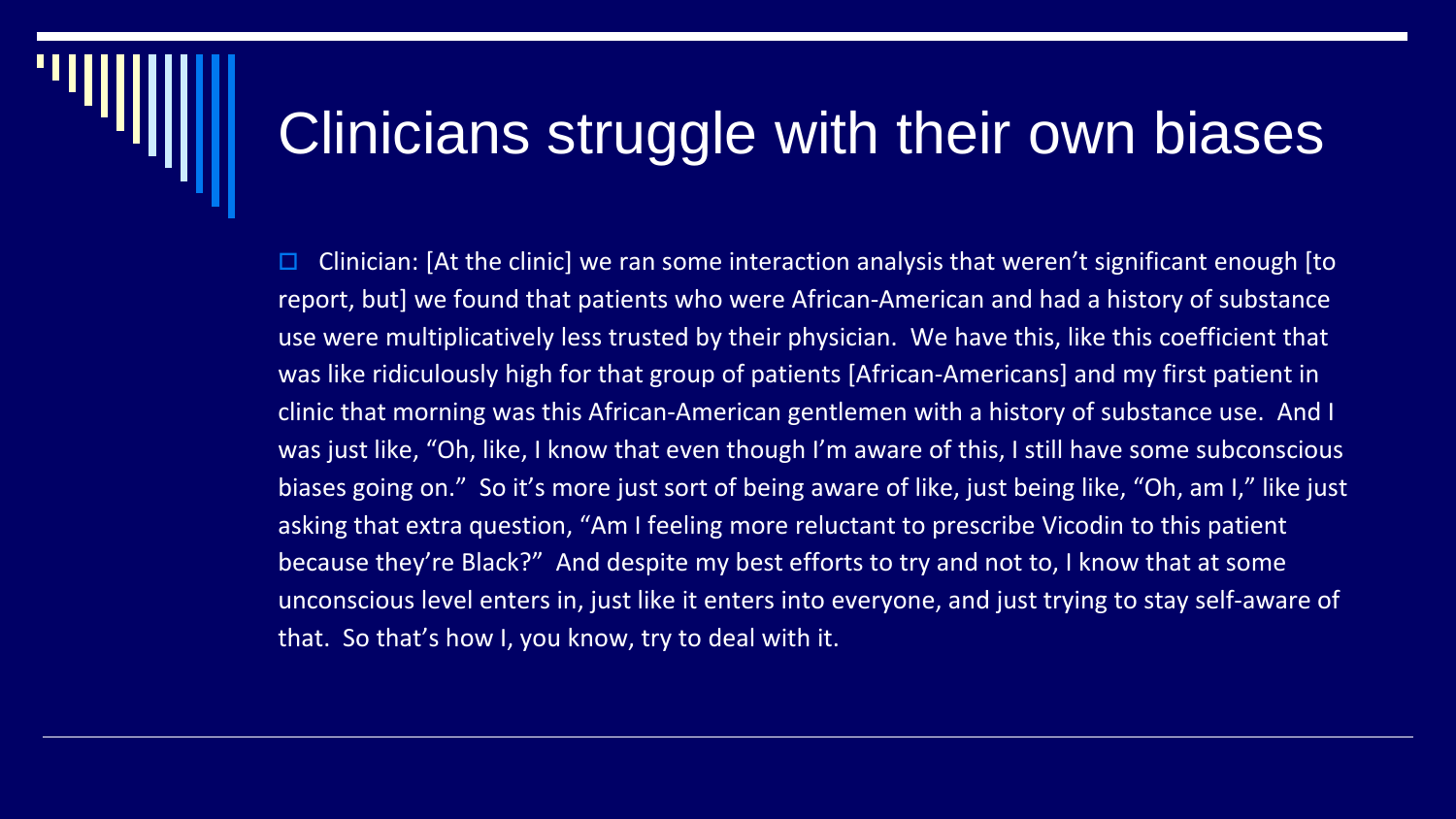# Clinicians acknowledge bias based on gender/sex

 Clinician: If there is a bias I would probably be more biased against a male patient, I would probably be a little more suspicious. But I'm not sure. Maybe you can evaluate my charts from last year. I think I might have a more suspicion that a man would divert than a woman but I'm not positive how that plays out in my, and I guess, yeah, I think I have more, my concern for like addiction or substance abuse is probably the same for men and women but my concern for diverting might be higher for the male patient.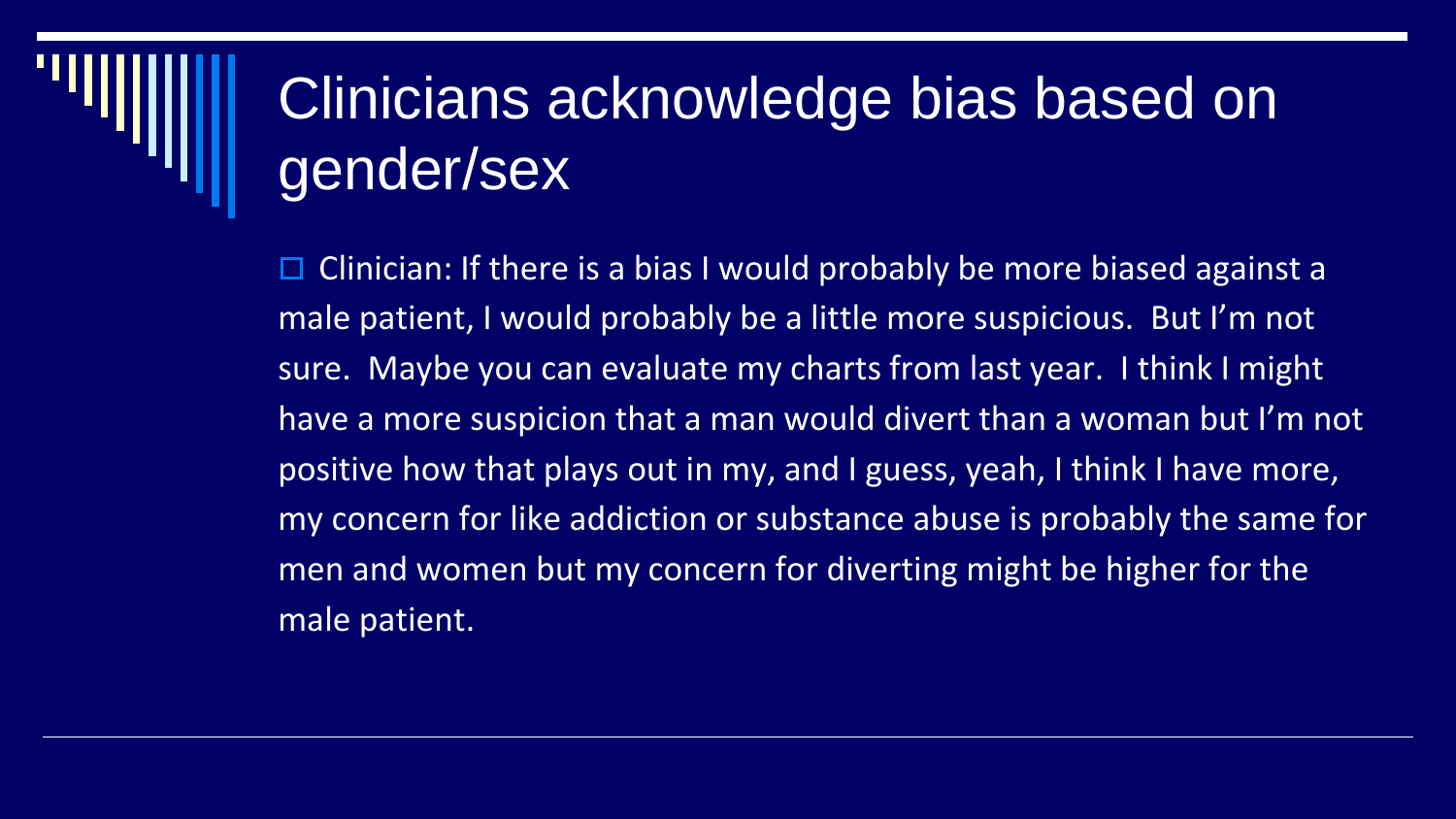# Clinicians describe extra concern about diversion among patients in poverty

Question: What were the red flags, just out of curiosity, for [the patient]?

 $\Box$  Clinician: Some of it is behavior around it, like really, really, really wanting it. Maybe some early refills, running out early, not a lot. Those are, those are harder to define and I don't, I mean, they're the intangibles that when we talk about parity across the board and treating everybody equally they're, they're a little harder, but there's just sort of an "on the edge" quality, and really poverty, you know. I know they're living on the edge, financially, and it wouldn't surprise me if they needed income out of Vicodin, you know.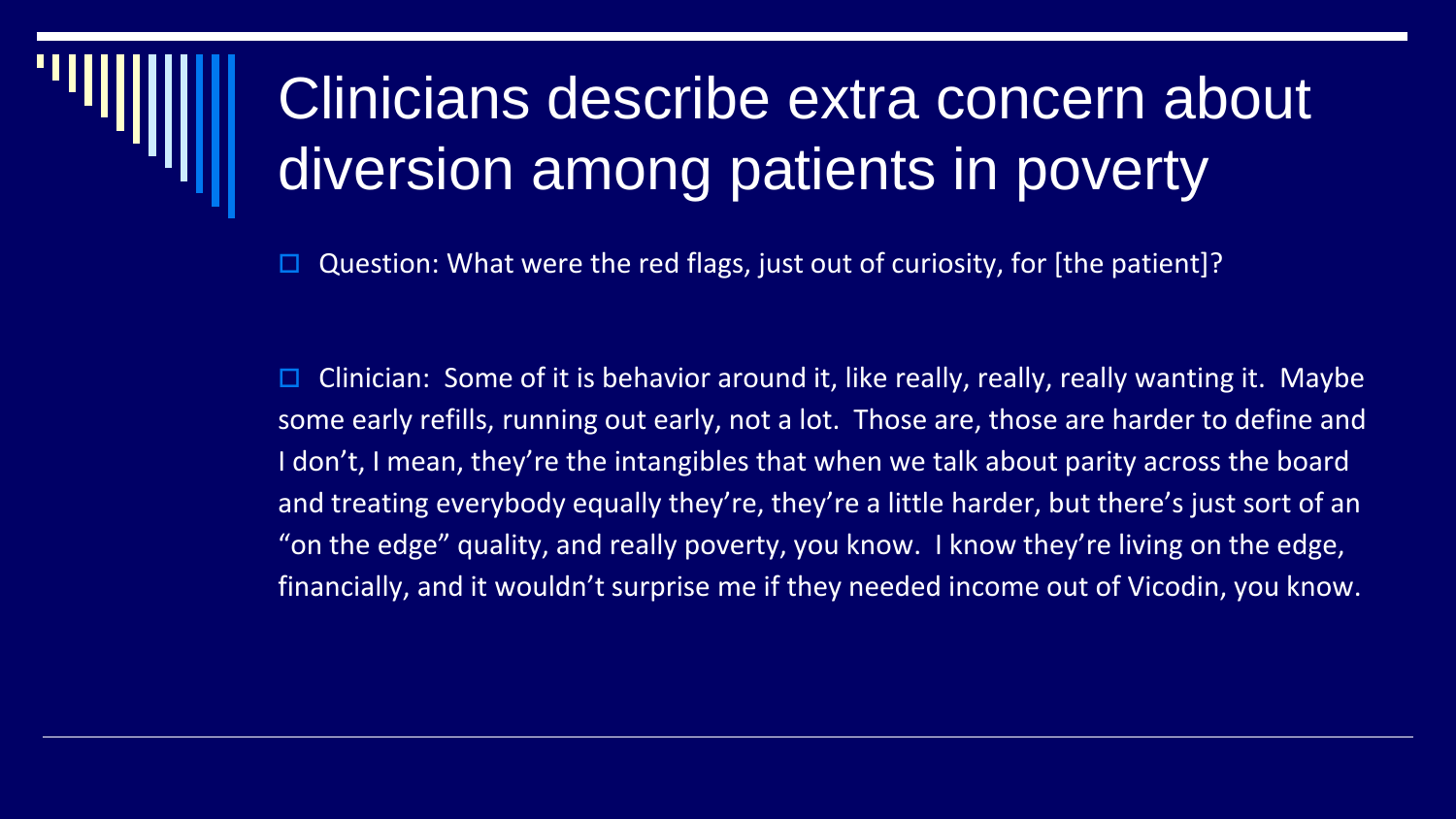#### **Conclusions**

□ Clinicians gut assessment of opioid risk is poor **Not better than chance**  Biased according to racial biases in the wrong direction  $\Box$  Implicit bias affects clinical judgement □ There is substantial literature on differential assessment of pain

**Complex decision-making may be more susceptible to bias**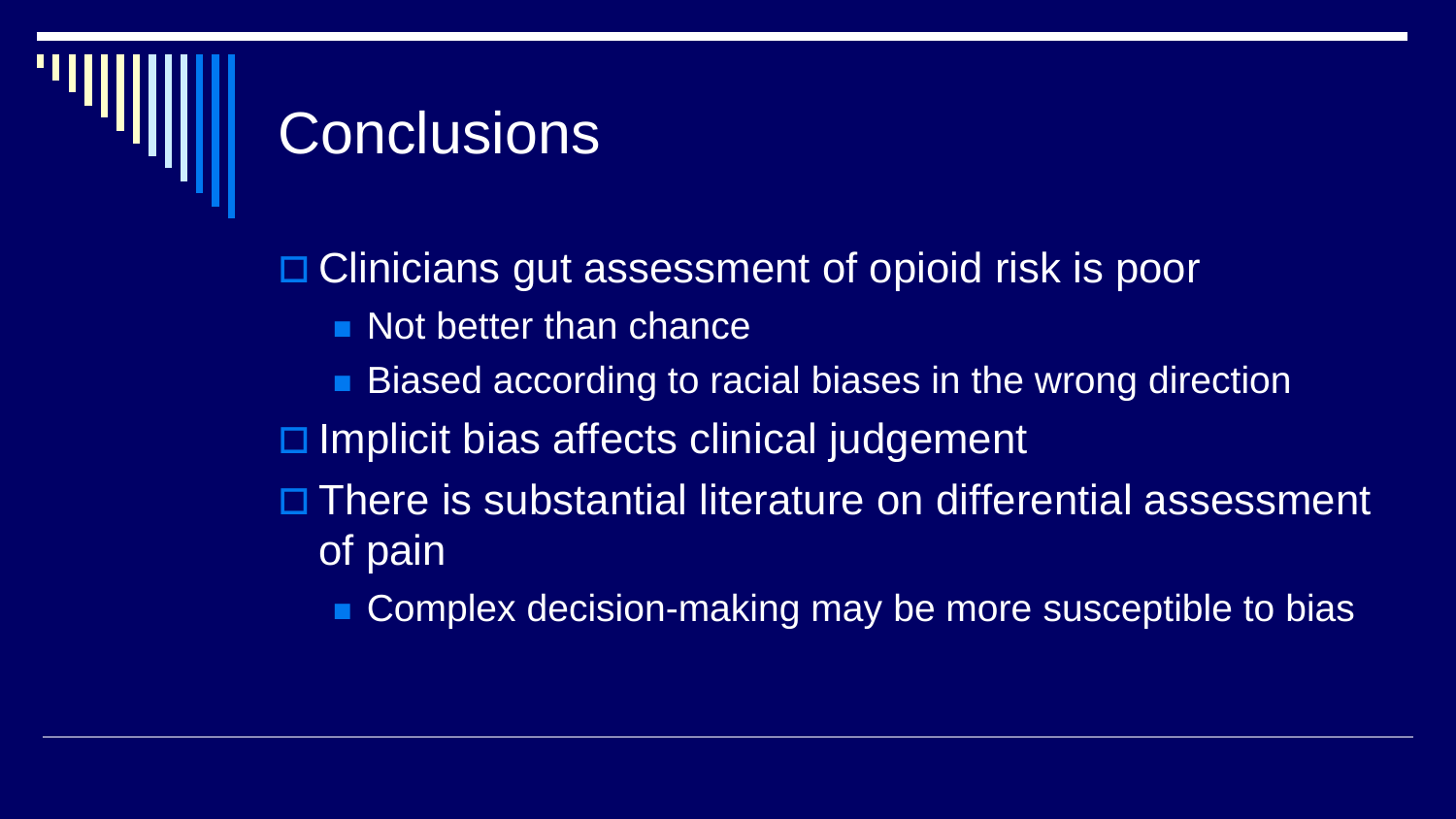# **Conclusions**

□ Judgments about opioid risks are not immune from clinicians' implicit biases

□ Patients feel the bias